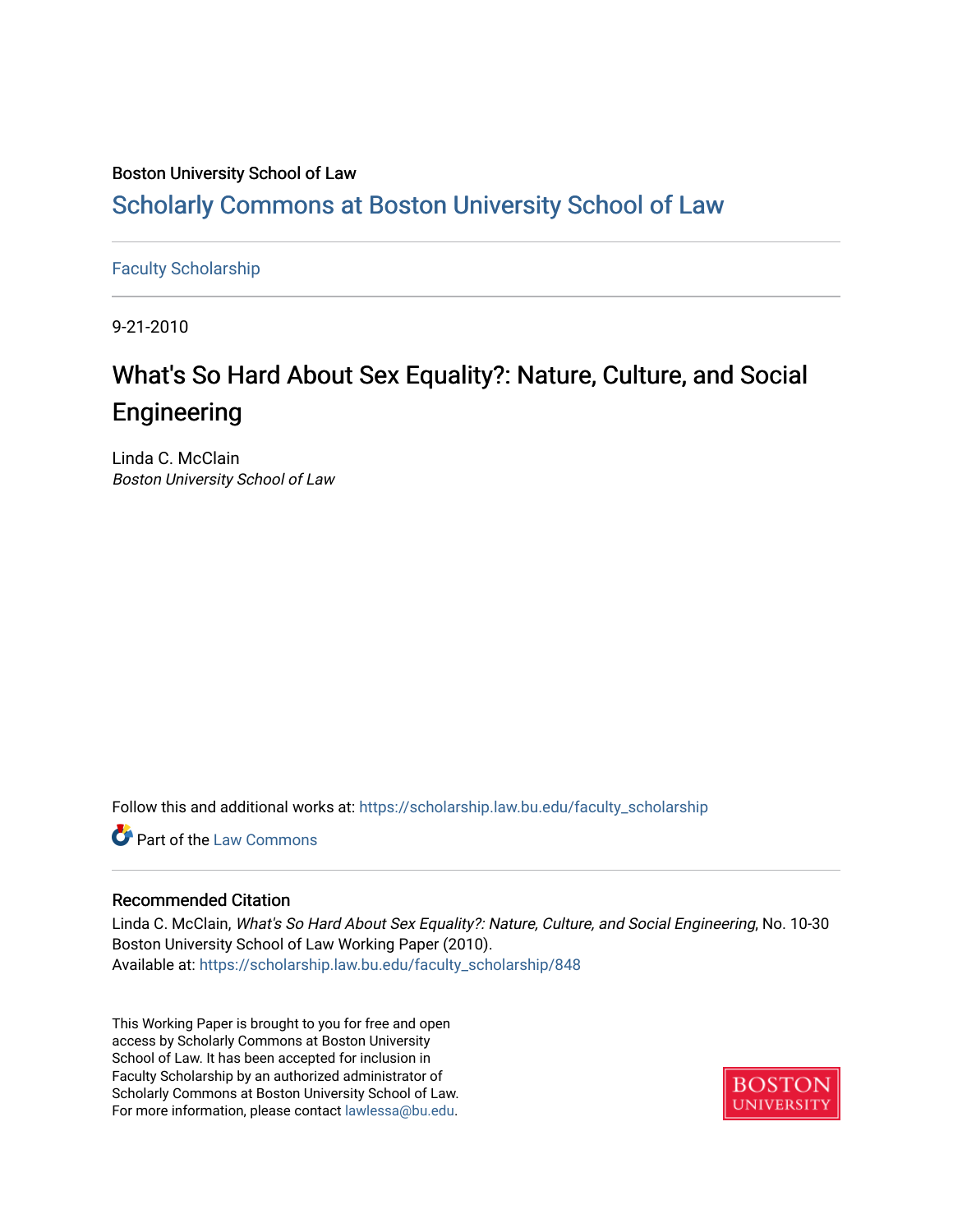

# **WHAT'S SO HARD ABOUT SEX EQUALITY?: NATURE, CULTURE, AND SOCIAL ENGINEERING**

Boston University School of Law Working Paper No. 10-30 (Tuesday, September 21, 2010)

Linda C. McClain

This paper can be downloaded without charge at:

http://www.bu.edu/law/faculty/scholarship/workingpapers/2010.html

Electronic copy available at: http://ssrn.com/abstract=1680496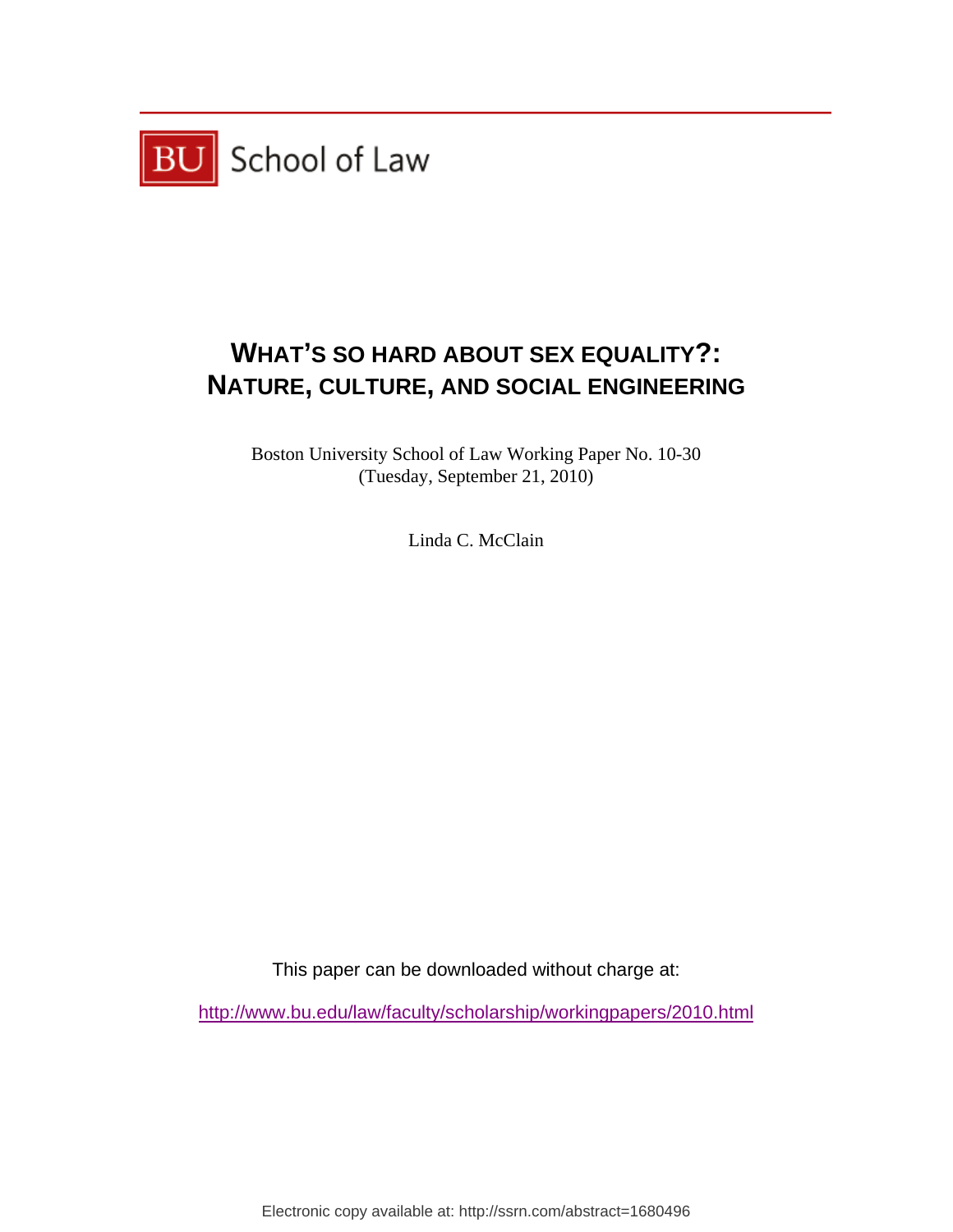#### **What's so hard about sex equality?: Nature, culture, and social engineering**

From: TRANSCENDING THE BOUNDARIES OF LAW: GENERATIONS OF FEMINISM AND LEGAL THEORY (Martha Albertson Fineman, ed., Routledge 2010 Chapter 5, pp 66‐82)

### **Linda C. McClain**

#### **INTRODUCING THE PROBLEM**

In the United States, evidence of the success of legal feminism's equality project is visible in the constitutional commitment to equal opportunity and prohibitions against legislating based on fixed notions about gender roles (Case 2009; *United States v. Virginia* 1996) and in the move toward greater sex equality in family law and other areas of private law (McClain 2006). However, sex inequality persists, and substantive equality remains elusive (Fineman 2001, 2009; McClain and Grossman 2009). Social cooperation between women and men in various domains of society is assumed to be a fundamental and necessary building block of society, but it proves hard to secure on terms of equality.

Why is sex equality so hard to achieve? One answer is that feminist quests for equality in private and public life are a form of misguided social engineering that ignores natural sex difference. I argue that equality within and among families should help guide family law and policy, supporting a more inclusive, egalitarian definition of marriage and more respect for family diversity (McClain 2006). Prominent figures in the marriage movement critique this argument for enlisting family law's channeling function for feminist equality goals but resisting marriage's channeling function of securing responsible paternal investment (Browning 2007).

This chapter examines arguments that nature and culture constrain feminist law reform. Appeals to *nature* argue that brain science and evolutionary psychology find salient differences between women and men, limiting what social engineering can achieve in fostering sex equality or reforming family law. Appeals to *culture* argue that constructions of masculinity and femininity are tenacious; challenging them threatens women's and men's sense of identity and causes resistance to equality. Contemporary society may espouse a commitment to a "gender neutral society," but men's and

Linda C. McClain is a Professor of Law and Paul M. Siskind Research Scholar at the Boston University School of Law.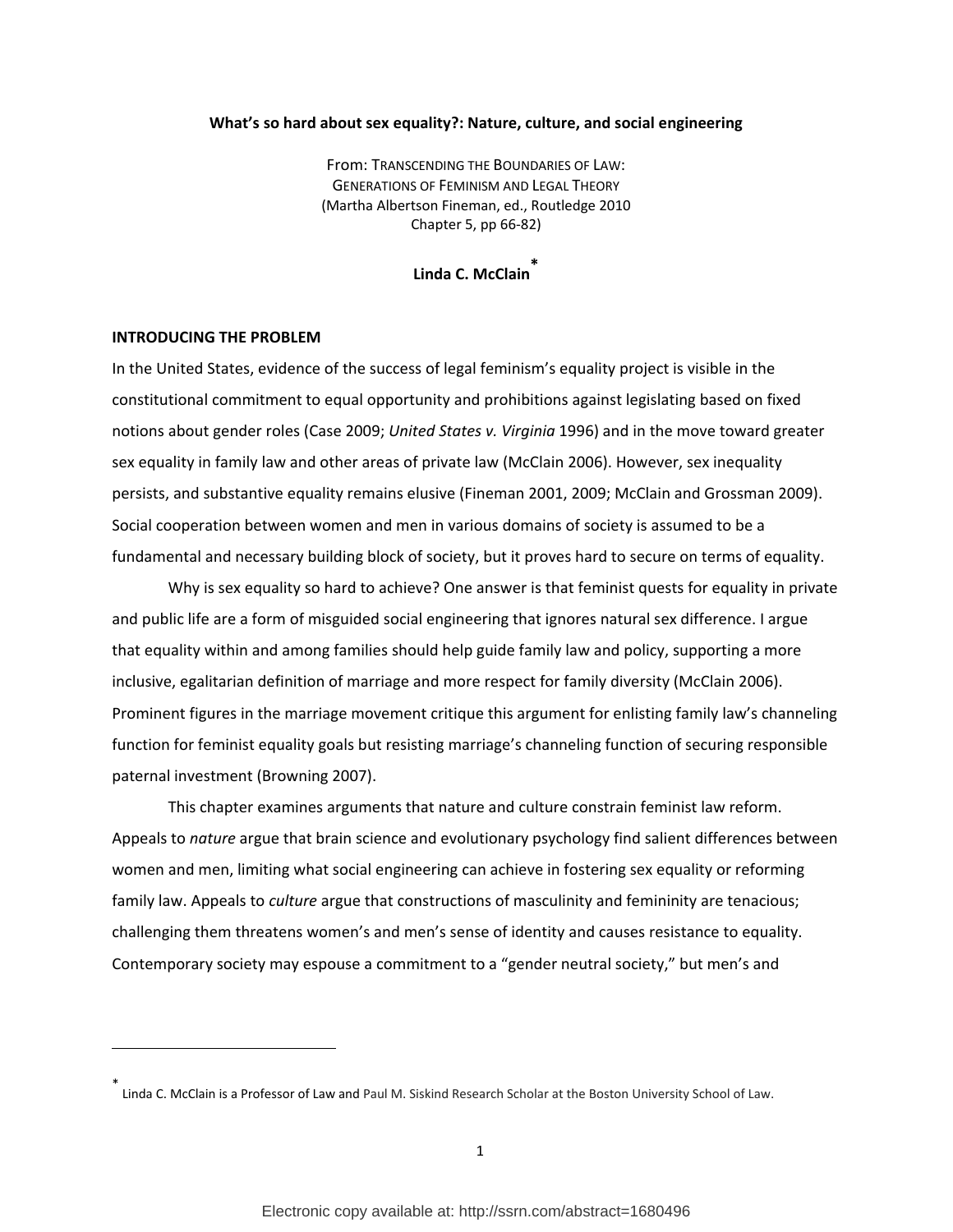women's "unofficial desire" stands in the way (Mansfield 2006: 13). These contemporary claims may signal a new form of the sameness–difference debate. As such, they invite scrutiny by legal feminists.

Often at work in discussions about sex inequality is the notion of a proper equilibrium between the sexes that is upset when sex roles change or differences are minimized. However, even as critiques of feminist social engineering invoke nature and culture, problems posed by nature feature as a reason to embrace social engineering in the form of the social institution of marriage. This view of nature is distinct from the conservative religious argument that because marriage—"the natural family"—*reflects* the created order, feminist social engineering of the family is dangerous (McClain 2009).

#### **APPEALS TO NATURE**

#### **Male and female brains and evolutionary psychology**

The appeal to nature as a constraint on equality enlists brain science and evolutionary psychology, which reportedly find salient differences between women and men, linked to different reproductive biology and reproductive strategies. These differences limit what social engineering can achieve.

In the 1990s, a flurry of books, including Robert Wright's *The Moral Animal* (1995) and David Buss's *The Evolution of Desire* (1994) introduced basic concepts of evolutionary psychology and sociobiology, proposing that science shed light on sex difference, why men and women had different views about the harm of rape and sexual harassment, and why they made different choices about work– family balance (Wright 1994). Wright criticized feminist legal theorists for avoiding science. He argued that:

[M]any of the differences between men and women are more stubborn than most feminists would like, and complicate the quest for—even the definition of—social equality between the sexes.

(Wright 1994: 34)

In the early twenty-first century, brain science rivets popular attention. Once again, evolution presents limits to social engineering and affirms sex difference. Enthusing about neuropsychiatrist Louann Brizendine's work in popular science, *The Female Brain* (2006), journalist David Brooks opines, "Once radicals dreamed of new ways of living, but now happiness seems to consist of living in harmony with the patterns that nature and evolution laid down long, long ago" (2006: 14).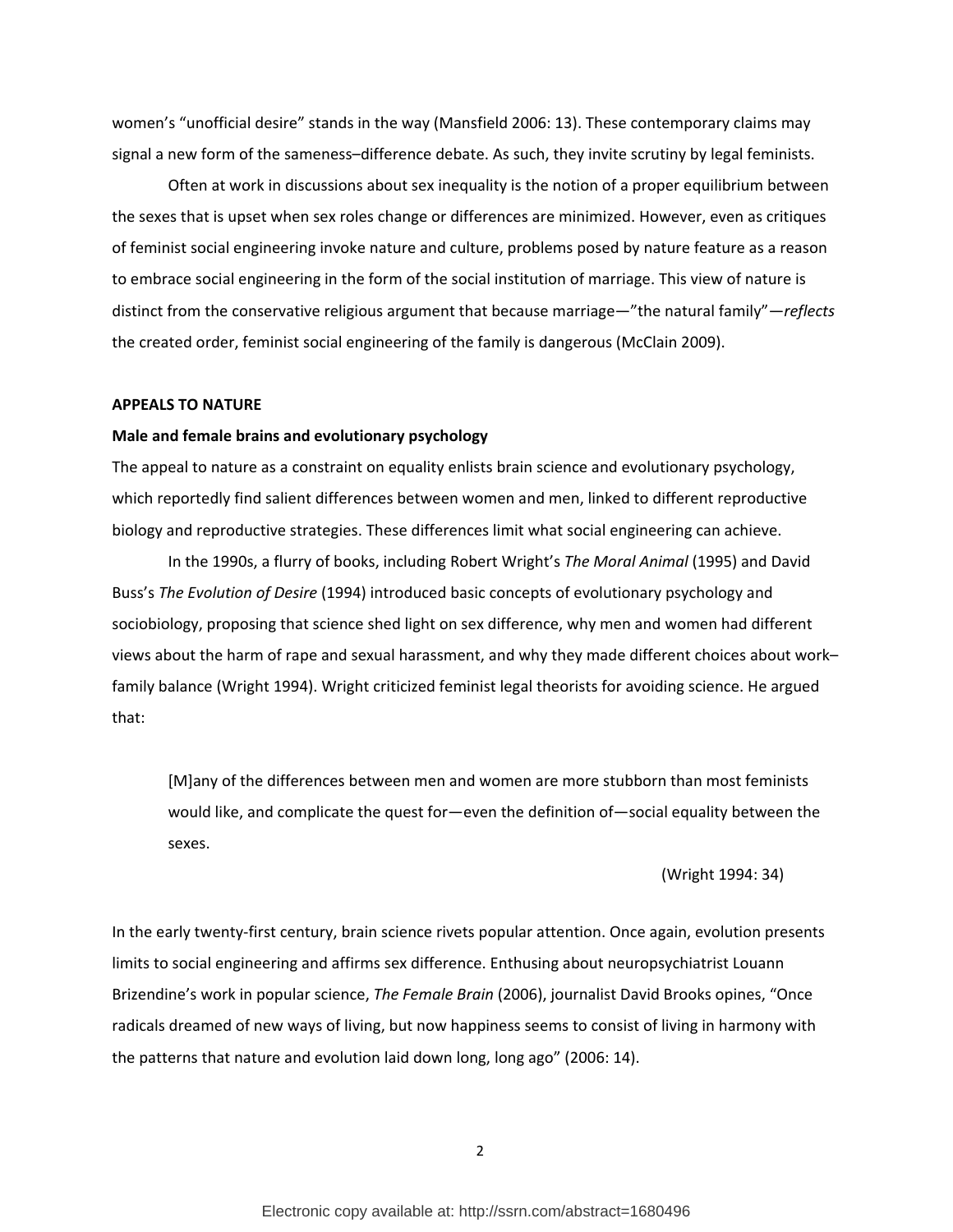What are these differences and what patterns do they prescribe? Brizendine (2006: 1) declares, "more than 99 percent of male and female genetic coding is exactly the same," but the one percent difference "influences every single cell in our bodies." The inside flap of the book cover promises neurological explanations for such sex differences as:

- "A woman uses about 20,000 words per day, while a man uses about 7,000."
- "A woman knows what people are feeling, while a man can't spot an emotion unless somebody cries or threatens bodily harm."
- "Thoughts about sex enter a woman's brain once every couple of days but enter a man's brain about once every minute."

Brizendine turns to evolutionary theory to explain the roots of brain differences. However she is not quietist about human nature. Biology need not be destiny *if* we understand how evolutionary, biological, and cultural forces shape us (2006). Social engineering *informed* by biology holds promise:

Biology powerfully affects us but does not lock in our reality. We can alter that reality and use our intelligence and determination both to celebrate and, when necessary, to change the effects of sex hormones on brain structure, behavior, reality, creativity—and destiny.

(Brizendine 2006: 6)

What does this interplay of biology and human will suggest about social cooperation on terms of equality? I focus on Brizendine's use of evolutionary theory to interpret brain difference and its implications for intimate and family life. I do not assess whether Brizendine gets the science of brain difference right, though some scientists argue she does not (Liberman 2006; Rivers and Barnett 2007). Scientists caution against letting "dubious science" give credibility to stereotypes and ignore "decades of legitimate findings" about male and female similarity (Rivers and Barnett 2007). "Inflated claims of gender differences," they warn, have costs to children, adults, and society, as they "reify stereotypes," limit opportunity, and ignore that "males and females are similar on most, but not all, psychological variables" (Hyde 2005: 581–89). These concerns echo questions about sameness, difference, and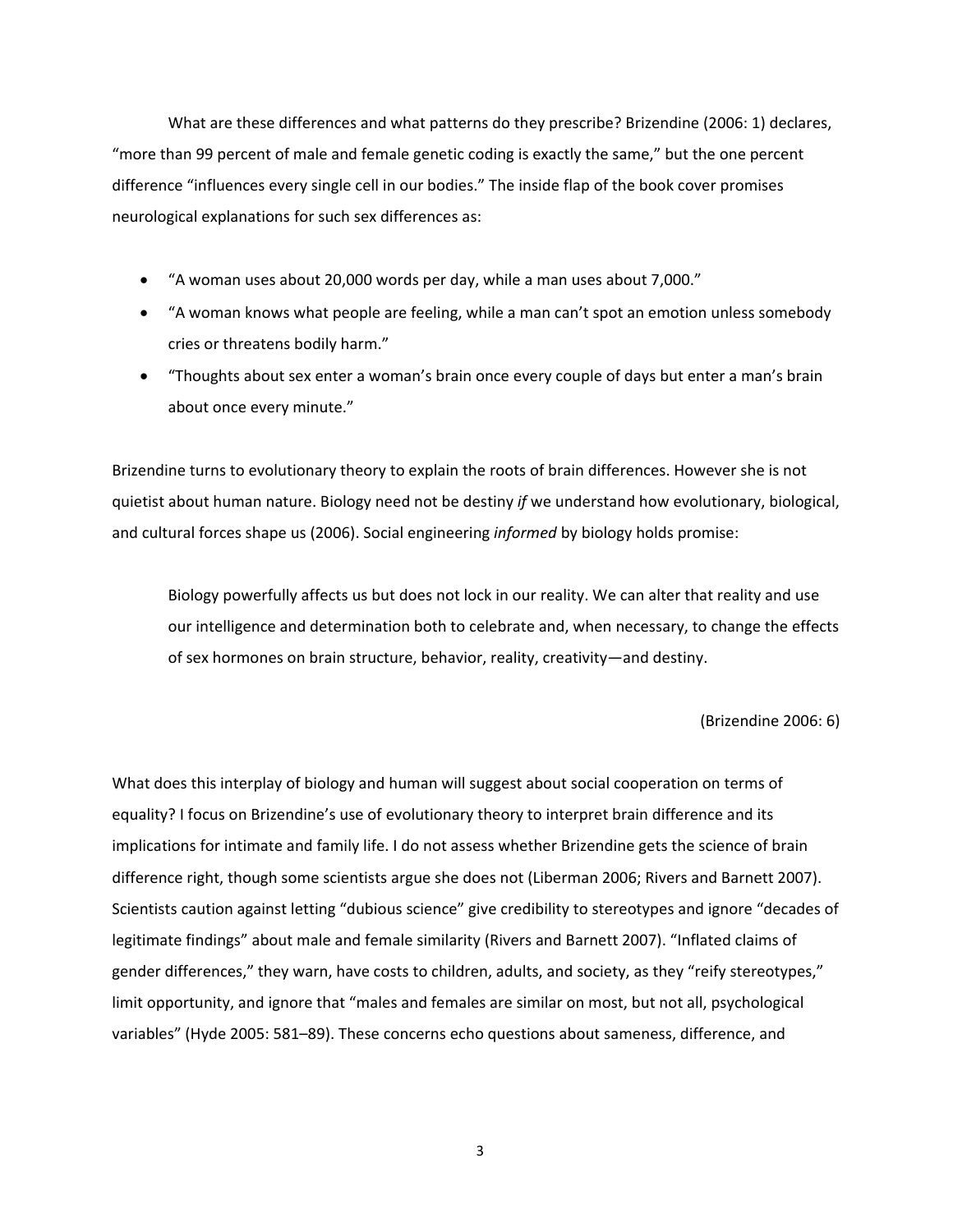stereotypes long posed by feminist legal theory (*Mississippi University for Women v. Hogan* 1982; Littleton 1987).

#### **"STONE AGE" BRAINS**

Contemporary females, Brizendine (2006: 42) asserts, inherit the "ancient circuitry" of "our most successful foremothers." Teenage girls' drive for social connection with each other has biological and hormonal reasons. Intimacy "activates the pleasure centers in a girl's brain," triggering a near-orgasmic "major dopamine and oxytocin rush" (37). Girls are motivated "on a molecular and a neurological level" to "ease and even prevent social conflict" and to "maintaining the relationship at all costs" (40). These findings sound similar to those made by Carol Gilligan and her colleagues (1990) on how girls work to maintain connection.

Connection among females has evolutionary roots as a strategy of protection against aggressive males, evident in studies of female mammals that develop stress responses to "tend and befriend" and to form social groups "that promote safety and reduce distress for the self and offspring" (Brizendine 2006: 42). "These female networks" also share infant care, "information about where to find food," and model "maternal behavior for younger females" (42–43). Social connectedness, thus, contributes to reproductive success (43). Today's teen females, as they "reach" optimal fertility, undertake similar strategies (43).

Competition is as hardwired as cooperation. Brizendine (2006: 54) attributes the "biology of mean girls"—the harsh tactics of teen-girl cliques—to a "survival" strategy of "sexual competition" for the best male mates, a "biological imperative to compete for sexual attractiveness." Success, for both sexes, requires "some aggression," and relevant hormone levels rise during puberty (55).

Our "Stone Age brain" also shapes mate selection, sex, and motherhood (60). Brizendine repeats evolutionary psychology's familiar story of the male who chases and the female who chooses, claiming that it is "not sex stereotyping," but "the brain architecture of love, engineered by the reproductive winners in evolution" (59–60). Contemporary couples proceed "down an ancient pair-bonding path," over which they have "little control" (60).

Brizendine draws on David Buss's influential work (1994) on the different qualities women and men seek in mates. Women are "less concerned with a potential husband's visual appeal and more interested in his material resources and social status" and prefer a slightly older partner (Brizendine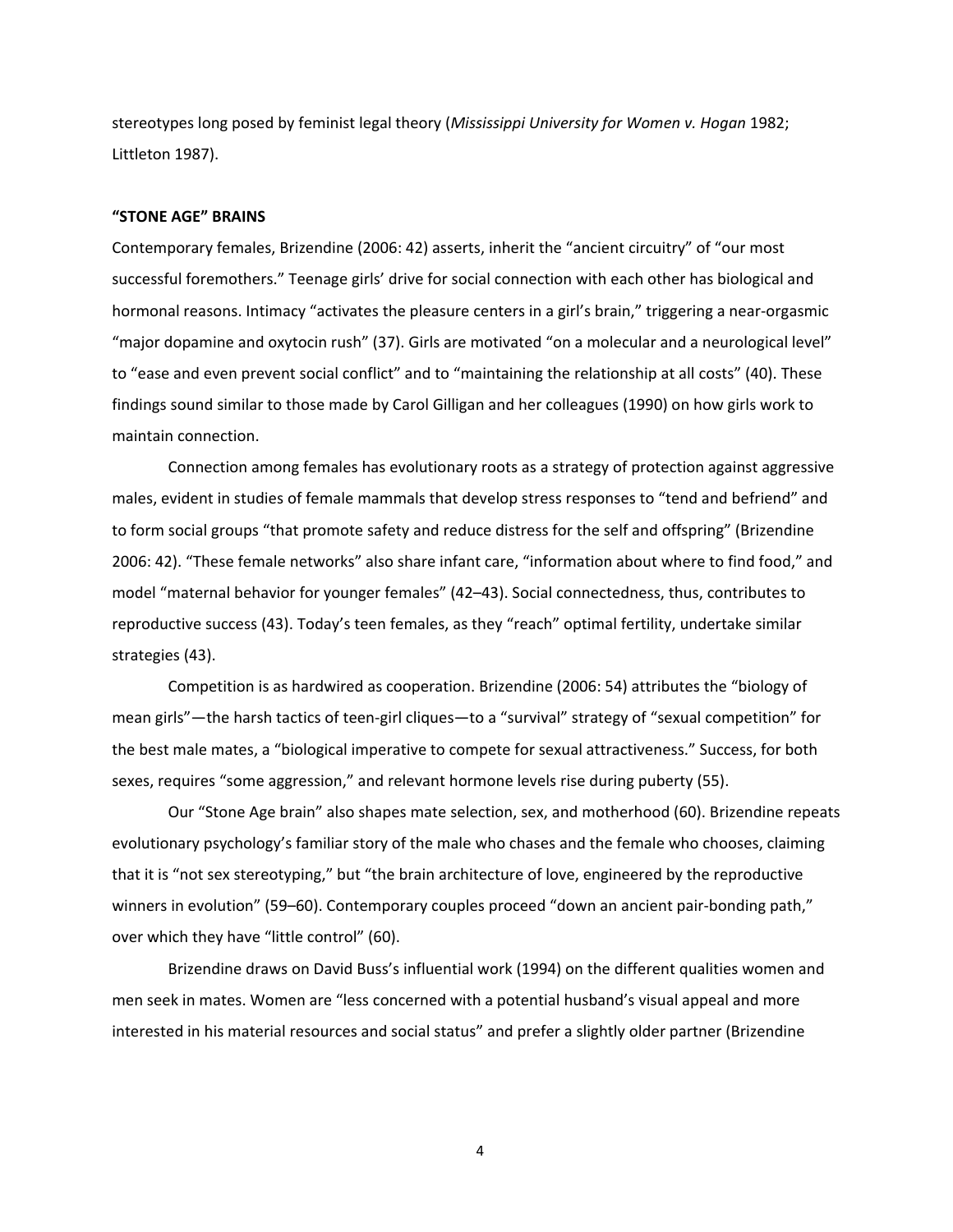2006: 61). "Scientists conclude" that these "universal" mate preferences are part of the "inherited architecture of the female brain's mate‐choice system" and are "presumed to serve a purpose" (62).

What purpose? Brizendine turns to evolutionary biology scholar Robert Trivers, who explains female mate selection as a sound investment strategy stemming from their limited number of eggs and greater investment than men in bearing and raising children. A man "can impregnate a woman with one act of intercourse and walk away;" a woman is "left with nine months of pregnancy, the perils of childbirth, months of breast feeding," and "trying to ensure that child's survival" (Brizendine 2006: 62). Ancient necessities led females to seek long‐term male partners to ensure reproductive success; those who "faced these challenges alone were less likely to have been successful in propagating their genes" (62). Brizendine is skeptical about whether contemporary "single motherhood...will succeed," noting that, even today, "in some primitive cultures," a father's presence enhances a child's survival rates, making a female's "safest bet" a long-term male partner to offer protection and improved access to "food, shelter and other resources" (62). In effect, women's need for protection and provision explains the so-called sex contract posited by evolutionary theorists.

Men's ancient brain circuitry, according to Buss, leads them to seek wives who are "physically attractive, between ages twenty and forty," and with "clear skin, bright eyes, full lips, shiny hair, and curvy, hourglass figures" (Brizendine 2008: 63). These traits are "strong visual markers of [female] fertility," which offers men "the biggest reproductive payoff for *their* investment" (63, emphasis in original). But "the most reproductively successful males also need to pick women who will mate only with them," ensuring their paternity (64).

Men's concern with paternity supposedly explains their concern with women's social reputation. Brizendine explains that if a woman had sex with a man on a first date or "showed off" about former bed partners, "his Stone Age brain might have judged that she would be unfaithful or had a bad reputation" (64). But male "seduction and abandonment" is an old problem (64–65). Thus, male and female reproductive strategies put them at odds. Evolution, in effect, explains the sexual double standard. High paternal investment requires men's certainty of paternity.

However, this model suggests that men have little to lose in random and casual sexual encounters. Why wouldn't they care about any potential offspring they father, if their strategy is to maximize their reproductive success? The premise implies that if men spread around enough genes, even if they do not personally invest in parental care for all offspring, some may survive due to the mother's efforts.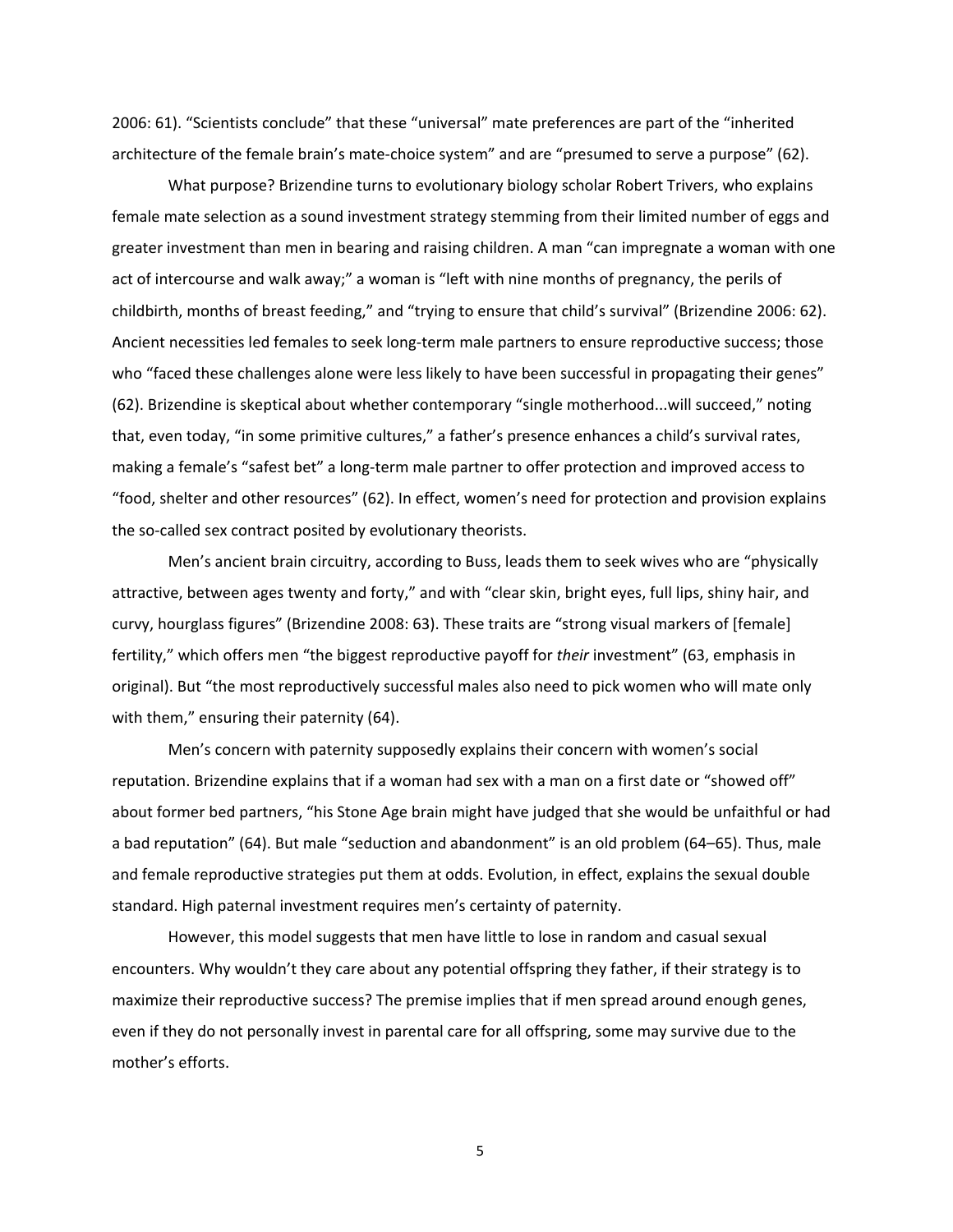Male sexual jealousy, thus, has evolutionary roots and "adaptive functions"—preventing infidelity and ensuring paternity (Buss 1994: 125–29; Posner 1992: 97; Wright 2005: 66–72); it also has enormous costs, evident in domestic violence (Buss 1994). Drawing on evolutionary science, Judge Richard Posner (1992: 97, 112) argues the "biology of sex" explains men's mate‐guarding behaviors such as "physical sequestration of wives, disparagement of female sexuality," and female genital mutilation. The sexes are in conflict rather than in cooperation; these male behaviors subvert female choice (Batten 1994).

#### **EVOLUTIONARY PSYCHOLOGY AND MARRIAGE LAW AND POLICY**

Two ways evolutionary psychology and sociobiology feature in contemporary discussions of family law and policy are (1) arguments about why promoting "healthy marriage" and restoring a "marriage culture" are an appropriate task for government; and (2) arguments against redefining marriage to include same-sex marriage.<sup>1</sup> This embrace of social engineering is intriguing: because the social institution of marriage is necessary to address basic problems presented by nature, law and culture should reinforce it. Marriage is fundamental, yet fragile. Thus, marriage movement<sup>2</sup> authors criticize work like mine for ignoring sex difference and the purposes of marriage (Browning 2007).

These authors argue that marriage civilizes men by channeling them into socially productive roles as fathers and husbands (McClain 2006). Marriage addresses men's inclination toward procreating without taking responsibility for children and women's inclination toward procreating and rearing children, even in the absence of adequate resources and commitment by fathers (Browning et al. 2000; McClain 2006). Marriage is the social institution that *uniquely* addresses the regulation of heterosexuality and its procreative consequences, ensuring that children have a mother and a father to care for them (Blankenhorn 2007).

The marriage movement appeals to evolutionary psychology's account of men's and women's differential investment in offspring and conflicting reproductive strategies to explain society's vital interest in marriage. Marriage "closes this gap between a man's sexual and fathering capacities" (Coalition for Marriage, Families and Couples Education et al. 2000: 9). National Marriage Project

 $^1$ Another example is the argument against moving "beyond marriage" to recognize alterative legal forms and de-emphasize the conjugal marriage model.

 $^2$ The Institute for American Values, founded by David Blankenhorn, is a central organization in the marriage movement.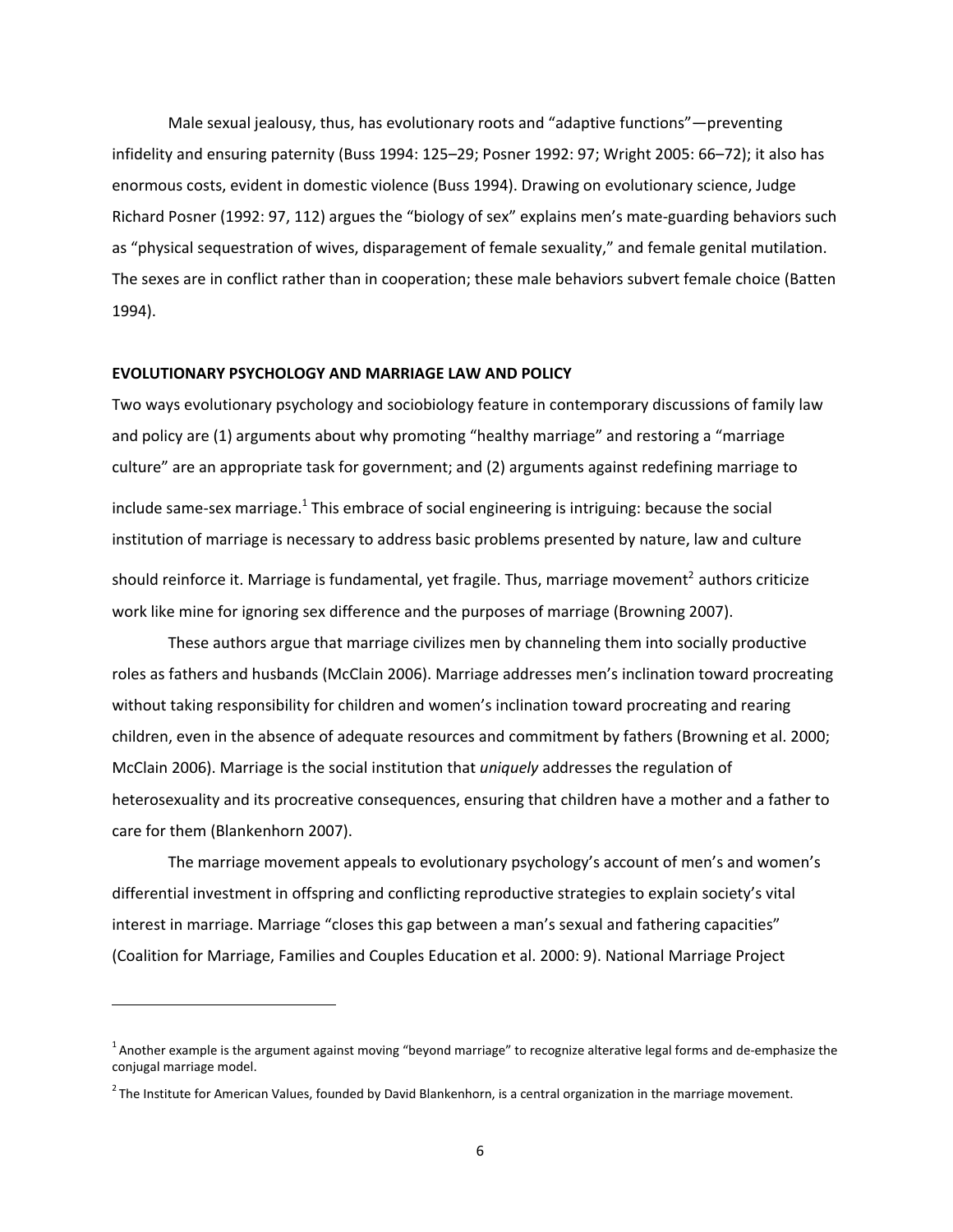Director David Popenoe (2001) testified in a congressional hearing on marriage promotion that the father–child bond is weaker than the mother–child bond and that men, naturally, tend to stray from mothers and children without the commitment of marriage.

A rationale that marriage movement authors offer for limiting marriage to one man and one woman is marriage's role in ensuring maternal *and* paternal investment in children. This argument stresses family law's channeling function (McClain 2007; Schneider 1992) and warns against altering marriage's social meaning. This argument has migrated into amici briefs and some judges' opinions in litigation over challenges by same‐sex couples to state marriage laws.

One example is a dissent in *Goodridge v. Department of Public Health* (2003), where the Massachusetts Supreme Judicial Court opened the door to same‐sex marriage. The *Goodridge* majority rejected the state's argument that because procreation was the central purpose of marriage excluding same-sex couples from marriage was rational. It identified "exclusive and permanent commitment," rather than procreation, as marriage's indispensable feature (*Goodridge* 2003: 961). The majority argued that the state had facilitated avenues other than marital sex for "bringing children into a family" (961– 62). Dissenting, Justice Cordy contended that "the institution of marriage has systematically provided for the regulation of heterosexual behavior, brought order to the resulting procreation, and ensured a stable family structure in which children will be reared, educated, and socialized" (995). Although in contemporary society "heterosexual intercourse, procreation, and child care are not necessarily conjoined," an "orderly society requires some mechanism for coping with the fact that sexual intercourse commonly results in pregnancy and childbirth" (995).

The institution of marriage is, in effect, a form of social engineering that "fills a void" in nature: a process for "creating a relationship between the man and a woman as the parents of a particular child" (*Goodridge* 2003: 996). The marriage movement agrees that marriage resolves the "biologically based sexual asymmetry" between the sexes and "the problematic of fatherhood" by meeting the mother's and child's need for a mate and father and giving men a family role. It "helps create a greater equality between parents than nature alone can sustain" (Institute for American Values 2006: 15).

Regulating the consequences of heterosexuality also features in the majority and concurring opinions in *Hernandez v. Robles* (2006), where New York's high court upheld as constitutional excluding same-sex couples from marriage. The majority stated that the legislature could rationally conclude that same-sex couples do not need marriage as much as heterosexuals do because they are less sexually unruly, and their sexual unions do not *naturally* have procreative consequences. Moreover, the majority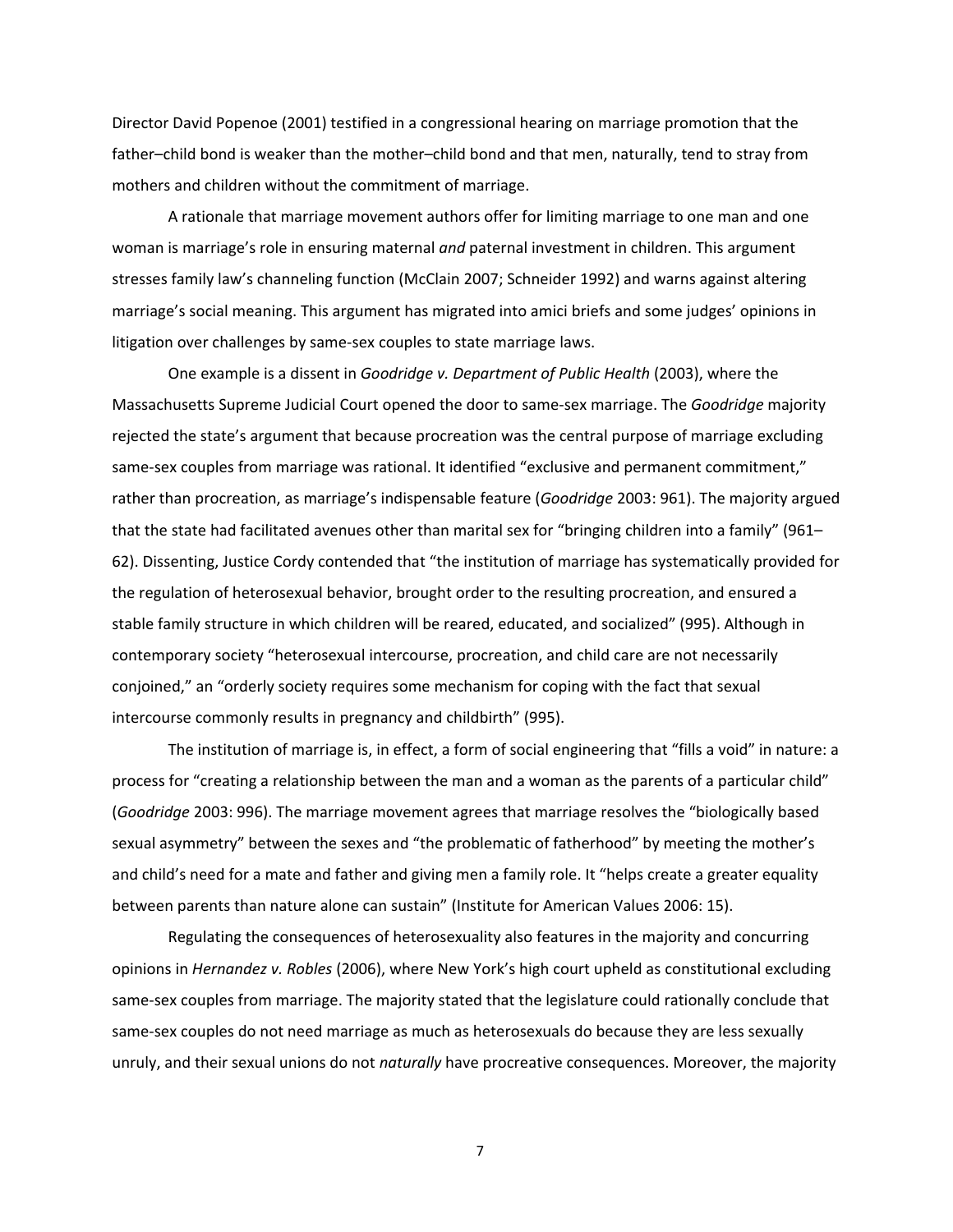argued that since most children are born as a result of heterosexual relationships, which are "too often casual or temporary," the state could "choose to offer an inducement—marriage and its attendant benefits—to opposite couples making a long‐term commitment to each other" (*Hernandez* 2006: 7).

By contrast, because same‐sex couples must deliberately plan parenthood, they—and their children—do not need the added security and stability marriage affords because they are more likely to have family stability (*Hernandez* 2006: 7). This apparent reversal of past prejudices about homosexuals as promiscuous and irresponsible led law professor Kenji Yoshino (2006b: A19) to quip that gays and lesbians are "too good for marriage."

Marriage movement arguments about "conjugal" marriage's evolutionary significance and fragility also feature in *Lewis v. Harris* (2005), where the Appellate Division of New Jersey rejected the constitutional challenge brought by several same-sex couples.<sup>3</sup> Judge Parrillo, concurring, wrote that the purpose of marriage is "not to mandate procreation but to control or ameliorate its consequences" and that the "deep logic" of gender should remain as a "necessary component of marriage" (*Lewis* 2005: 276–78). Quoting marriage movement scholar Daniel Cere, Parrillo contended that *Goodridge's* characterization of the essence of marriage as a permanent and exclusive commitment misses that, historically, marriage has embraced:

the fundamental facets of [traditional] conjugal life: the fact of sexual difference; the enormous tide of heterosexual desire in human life, the massive significance of male female bonding in human life; the procreativity of heterosexual bonding; the unique social ecology of heterosexual parenting which bonds children to their biological parents; and the rich genealogical nature of heterosexual family ties.

(*Lewis* 2005: 276)

Marriage is "conjugal," not just a "close personal relationship" because of pair‐bonding's evolutionary significance. Allowing same‐sex couples to marry would strip marriage of this richer meaning so that it would become "non-recognizable and unable to perform its vital function" (276).

<sup>3</sup> The New Jersey Supreme Court overturned the appellate court (*Lewis v. Harris* 2006), and the legislature enacted a civil union law in response to that ruling.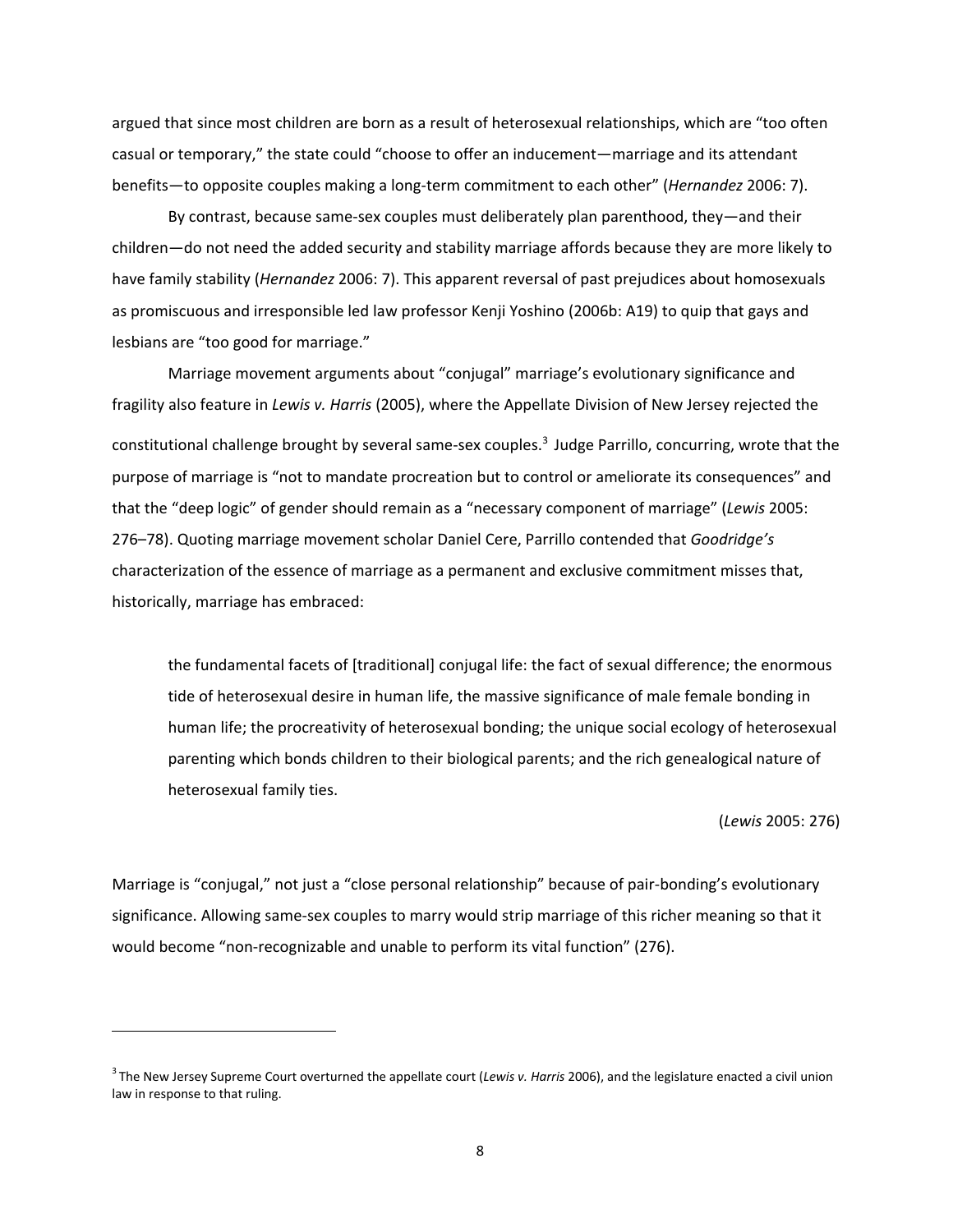These arguments against same‐sex marriage are not persuasive (McClain 2007). They rest on assumptions about sameness and difference—between men and women and between opposite‐sex and same‐sex couples. Allegedly, marriage ameliorates sex difference for the sake of children and has "nothing to do" with sexuality that does not have natural reproductive consequences. But courts ruling in favor of opening up civil marriage reach different conclusions about sameness and difference and eschew such a narrow focus on marriage's purposes. In *Hernandez* (2006: 32), Chief Justice Judith Kaye dissented that the state "plainly has a legitimate interest in the welfare of children" and appropriately links "tangible legal protections and economic benefits" to marriage. "The state's interest in a stable society is rationally advanced when families are established and remain intact irrespective of the gender of the spouses" (32). Family law's channeling function is served by expanding the reach of marriage to same‐sex parents.

These issues also feature in the newest wave of challenges to state marriage laws: whether the creation of a legal status alternative to marriage, such as civil unions, provides equality to same‐sex couples. In *Kerrigan v. Commissioner of Public Health* (2008), the Supreme Court of Connecticut concluded that civil unions did not afford same‐sex couples equal protection and that their exclusion from civil marriage lacked constitutional justification. The court determined that same‐sex couples "share the same interest in a committed and loving relationship" and "in having a family and raising their children in a loving and supportive environment" as opposite‐sex couples (*Kerrigan* 2008: 424). The legislature recognized these "overriding similarities" when it enacted the civil union law (424), and even though same‐sex couples "cannot engage in procreative sexual conduct," the method of conceiving children is an insufficient difference to negate "fundamental and overriding similarities" (424, note 19).

Notably, the state did *not* appeal to procreation or optimal childrearing as rationales. However, the court noted that the procreation rationale raised by several amici did not satisfy an "exceedingly persuasive justification requirement": allowing same sex couples to marry "in no way undermines any interest that the state may have in regulating procreative conduct between opposite sex couples" (477, note 79). The court also argued that expanding marriage will not "diminish the validity or dignity of opposite‐sex marriage," but instead reinforce "the importance of marriage to individuals and communities" (474). Citing to these amici's procreative purpose argument, dissenting Justice Zarella disagrees: "The ancient definition of marriage as the union of one man and one woman has its basis in biology, not bigotry" (Kerrigan 2008: 515–16).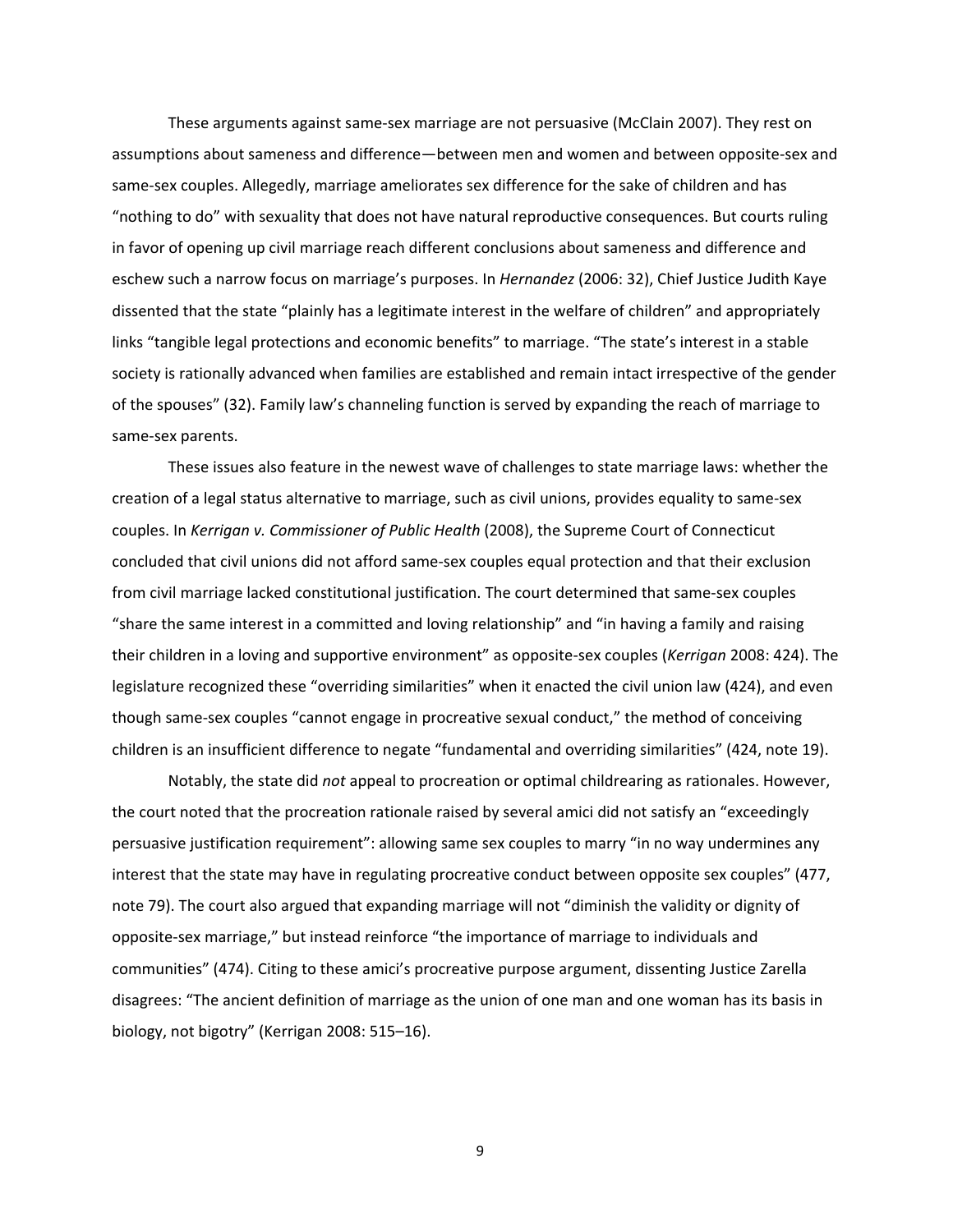This examination of case law and of marriage movement writings illustrates how biology, sex difference, and evolution are used to argue against expanding the definition of marriage. Because marriage is a form of social engineering that addresses problems posed by nature, it is a fundamental and fragile institution. I now turn to consideration of how some work in evolutionary science that more squarely asks "the woman question" (Bartlett 1990) may aid feminist legal theorists pondering how best to respond to these kinds of arguments. This scientific work may help with identifying different "facts" about human nature and human society.

#### **NATURE AND THE POLITICS OF PREHISTORY**

In this chapter, I can only sketch a few ways that feminist or female-centered work on evolutionary science may challenge the presentation of nature and evolution in popularizing accounts and in public policy arguments. Feminist legal theory should heed the politics of prehistory, or how certain gender biases or stereotypes may shape the study of human origins and impose a "paleolithic glass ceiling" (Zihlman 1997: 91). Too often, females feature only as passive participants in accounts of human origins rather than as "agents of evolutionary change" (Hager 1997: ix). As more female scientists study human origins, they have corrected this misconception and help in evaluating contemporary appeals to evolution both to oppose and to support social engineering.

For example, the marriage movement stresses the pair bond, noting female and infant dependency on male help, just as evolutionary science has asserted female dependency upon male provisioning (Hager 1997). However, the assumption of a prehistoric pair bond is "a projection back in time to a narrow Western view of marriage and mating, a formulation too rigid to account for the variation that exists cross-culturally" (Zihlman 1997: 99). The Man as Provisioner thesis assumed that to increase the human population by having a lesser interval between births, "females reduced their mobility, stayed near a home base, and became dependent upon males who provisioned their own mates and offspring," since they could be relatively certain about paternity (102). This model seems "preoccupied with questions/anxieties about male sexuality," at the expense of recognizing females' roles in human evolution (Falk 1997: 115). Female scientists have noted flaws in this model, in light of fossil evidence and studies of contemporary primate and human hunter‐gatherer societies (Zihlman 1997). The pair bond may have less to do with male provisioning than with solving the problem of male mate competition, freeing a female to care for her offspring.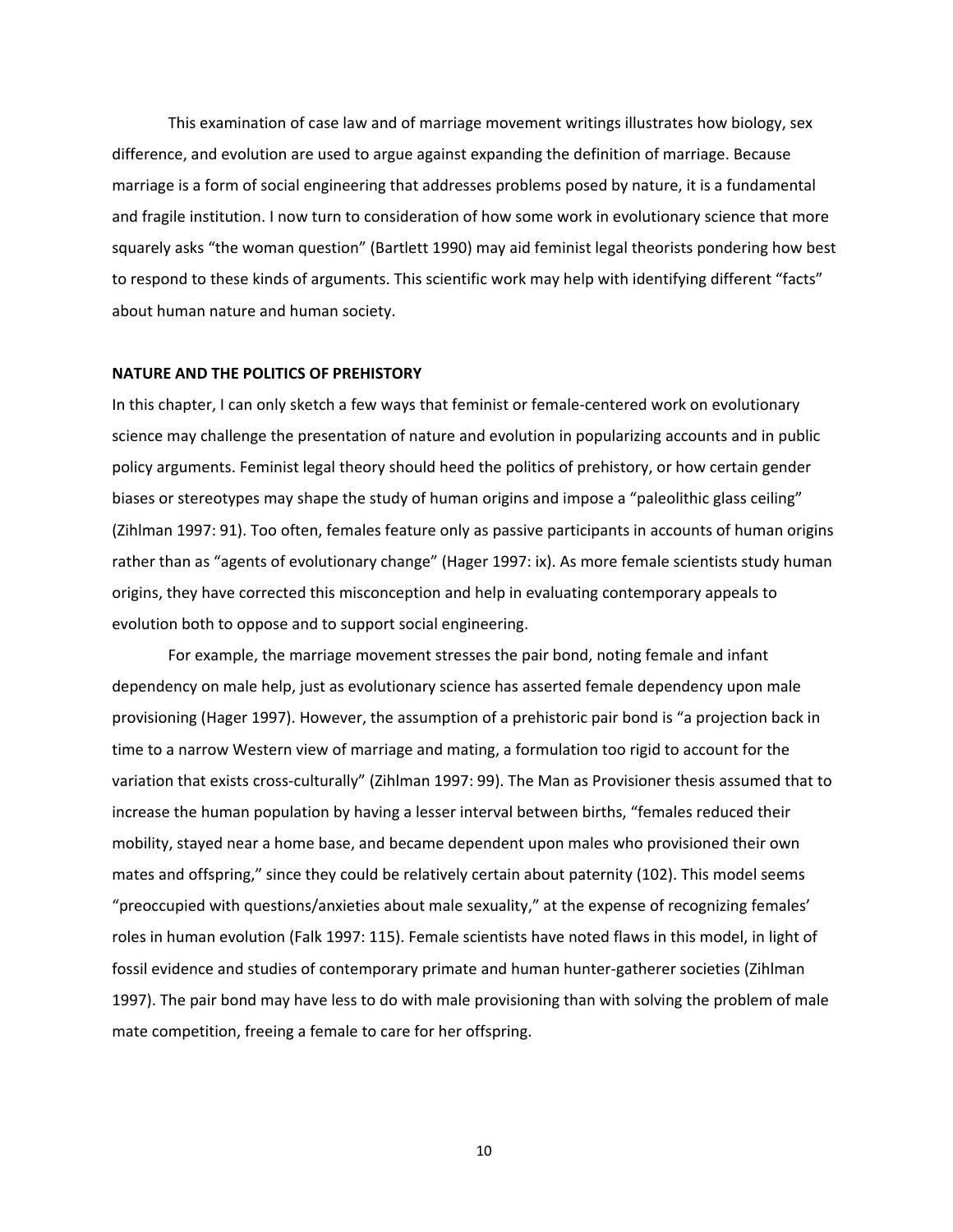As primatologists put females more at the center of evolutionary study, the image of female primates has been "fleshed out to include much more than just their roles as mothers and sexual partners of males" (Fedigan 1997: 65). Scientists have studied "the significance of female bonding through matrilineal networks," "female sexual assertiveness, female long‐term knowledge of the group's local environment, female social strategies, female cognitive skills, and female competition for reproductive success" (65). This "female‐centered 'world view'" among primatologists makes sense: "many primate societies are female‐bonded; thus kin‐related females are the permanent core of the social group" (68). These facts were "not immediately recognized by primatologists," but are now "facilitating a strong focus on females as well as attracting more women to the discipline" (68).

Sarah Blaffer Hrdy's recent book, *Mothers and Others: The Evolutionary Origins of Mutual Understanding* (2009: 22) proposes that the human species is more adept at cooperation than other species because of the evolution of "cooperative breeding": the pattern of relying on "allomothers," or "alloparents," to help mothers care for their children. An "alloparent" is any non‐parent who helps parents raise their young (22). While stories of human origins stress competition, Hrdy looks at cooperation.

The marriage movement ponders the male–female problematic; Hrdy (2009: 159) identifies her own "perplexing paradox":

If men's investment in children is so important, why hasn't natural selection produced fathers as single-minded and devoted to children as [in some species]? And given that male care is so idiosyncratically and contingently expressed, how could natural selection have favored human mothers who invariably produced offspring beyond their means to rear alone?

(Hrdy 2009: 162)

While the marriage movement stresses the problem of fatherlessness and looks to marriage as the solution, Hrdy looks at the way that human and nonhuman mothers enlist alloparents to assist in raising young. "These alloparental safety nets provided the conditions in which highly variable paternal commitment could evolve" (166). "Evolutionary interpretations of male behavior" have an "obsessive focus" on certainty of paternity as a prerequisite to paternal investment, but there is wide variation among men with "relatively high certainty of paternity" in terms of actually engaging in "direct care" of infants as well as instances where men who do not share a child's genes invest in child care (167–68).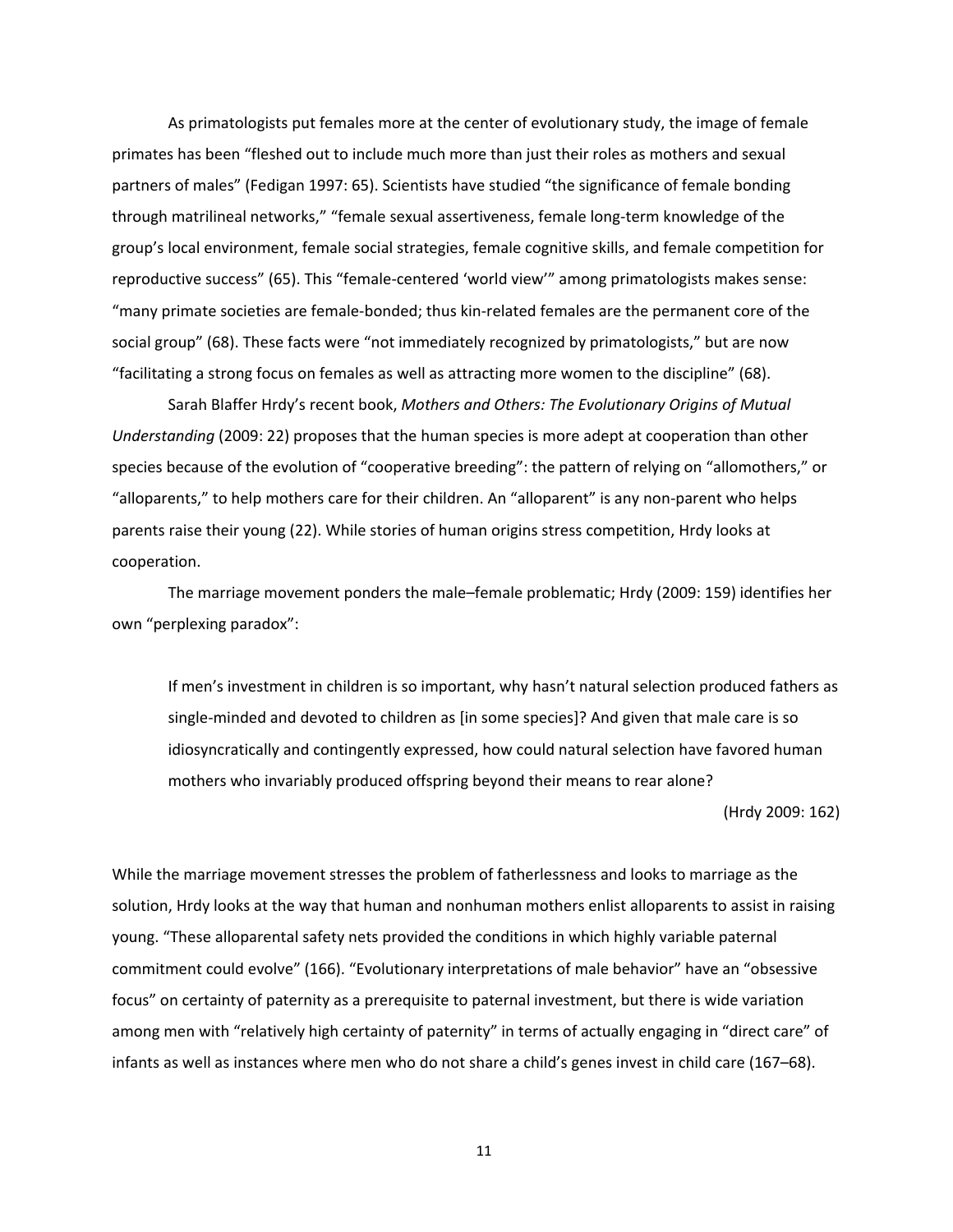Evolutionary theory tends to project the nuclear family back in time. By contrast, Hrdy (2009: 166) describes "the typical or natural Pleistocene family" as "kin‐based, child‐centered, opportunistic, mobile, and very, very flexible." Like Brizendine, she would worry about single mothers but would look to the vital role of alloparents and social supports, instead of assuming male protection and provision as the best option. Indeed, "the preeminence of the man-the-hunter/sex-contract paradigm, with its accompanying stereotypes about nuclear families and maternal caregiving" have been "obstacles" to recognizing the evolution of cooperative breeding (239–40). Removing these obstacles came in part from the efforts of Hrdy and other sociobiologists ("many of us women") to "expand evolutionary theory to include selection pressures on both sexes," including postmenopausal females (258). The "grandmother hypothesis," is that "new opportunities to help kin generated selection pressures favoring longer lifespans among postmenopausal women" (255).

Assuming that hominids and early humans were patrilocal has hindered appreciation of the extent to which early residence patterns may have been matrilocal (241–43). As starting assumptions of "evolutionary‐minded anthropologists" about residential patterns changed, it became possible to ask new questions about cooperative breeding and the role of alloparents (245). Studies indicate the preeminence of grandmothers among alloparents: "having a grandmother nearby has a significant impact on the childrearing success of younger kin" and may sometimes more greatly enhance child wellbeing than the presence of a father (253, 261). In patrilocal societies, a paternal grandmother's contribution may be more to her son's success, measured in shorter intervals between births; the presence of maternal grandmothers seems to correlate more with greater child well‐being (261–64). Hrdy also refers to young human females' adeptness at communication and making friends, linking it not only to tending and befriending to obtain support, but also as a way to manufacture allomothers: "Whether consciously or not, women seek 'sisters' with whom to share care of our children" (271).

On the conflict between male and female reproductive interests, Hrdy (264–65) speaks of "patriarchal complications since the Pleistocene," suggesting earlier practices were less patriarchal. Concern with ensuring paternity and preserving the patriline leads to "practices detrimental to the well‐ being of mothers (and children too);" she mentions sequestering women and genital infibulations (265).

Hrdy's hypothesis about the evolution of cooperative breeding offers a corrective to evolutionary psychology's emphasis on competition and on male and female strategies. The focus on an agonistic struggle between the sexes that is bridged only through marriage detracts from a broader focus on the range of social networks and supports that contribute to successful child rearing and well‐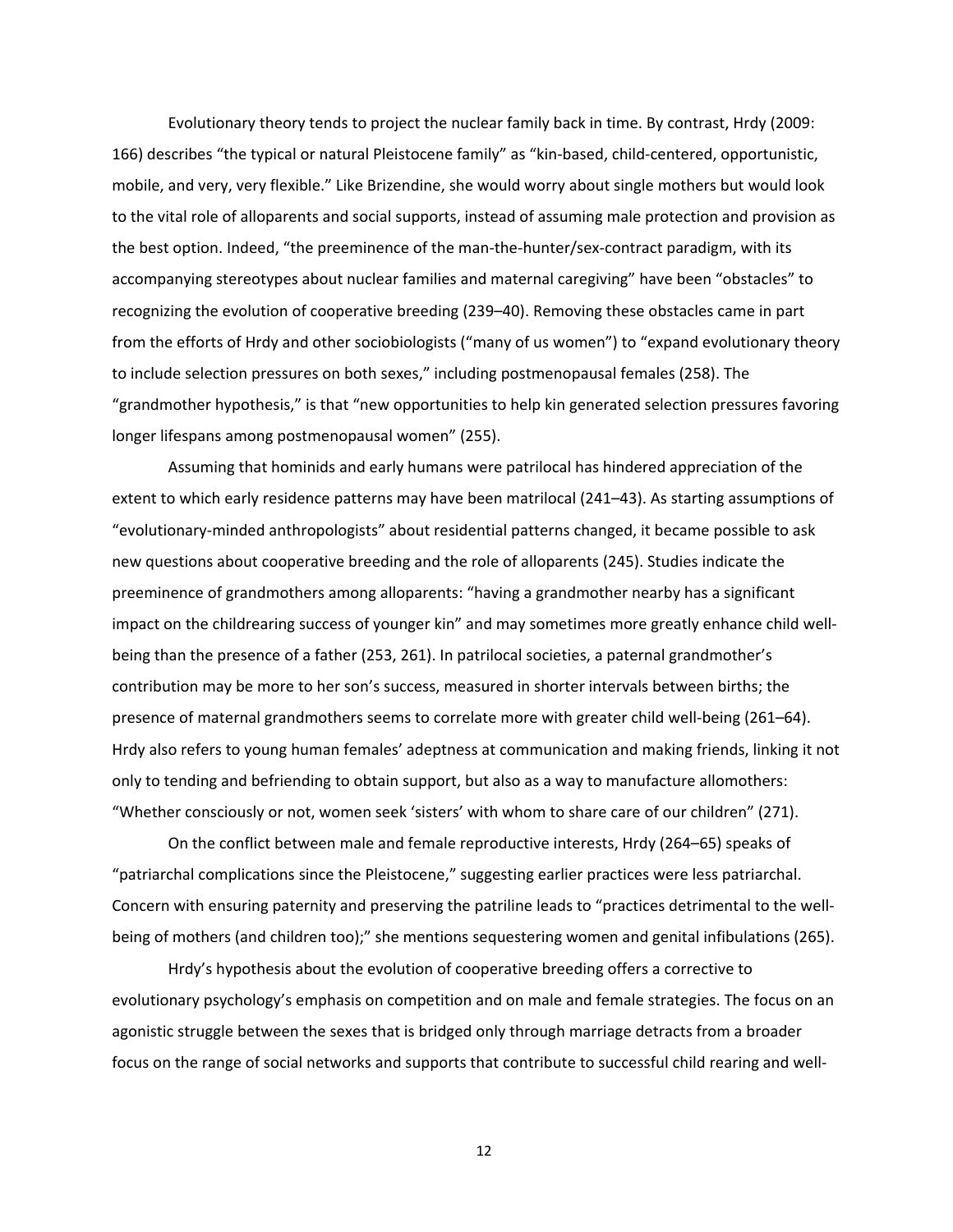being. While the marriage movement stresses integrating sexual and parenting bonds, some feminist legal theorists (e.g. Fineman 1995, 2004) argue that focusing on the "sexual family" diverts attention from the family's important intergenerational caretaking function. It takes, Hrdy paraphrases, alloparents to raise a child. A prominent contemporary example is available: First Lady Michelle Obama's mother moved into the White House because of her crucial role caring for the Obama children (Swarns 2009). Hrdy's emphasis on the role of alloparents could support arguments made in favor of greater family diversity—it is not the genetic tie so much as providing nurture to children that contributes to their well‐being.

#### **CULTURE: RESISTING EQUALITY**

*Culture* is another reason often given for the difficulty of achieving sex equality. Women and men reportedly worry that sex equality pushes beyond cultural limits by requiring a kind of androgyny or sameness that denies their gendered identities. Feminist legal theorist Wendy Williams (1982) identified the problem of cultural limits decades ago, asking feminists to think "as deeply as they can about what we want the future of women and men to be"— "equality of the sexes" or "justice for two kinds of beings who are fundamentally different." In his recent book, *Manliness*, Harvey Mansfield (2006: 13) argues that there is a gap between the official commitment to a gender neutral society and men's and women's "unofficial desire." I focus briefly on two examples of cultural resistance to social cooperation on terms of sex equality: the possibility of egalitarian marriage and popular culture depictions of heterosexual romance.

Does marital happiness require inequality? Evolutionary accounts of mate selection stress men's and women's diverging criteria. More recent studies of marriage patterns suggest the growing practice of "assortative mating": rather than marrying up or down, well‐educated and economically resourceful people choose to marry their peers (Paul 2006; Schwartz and Mare 2005). Meanwhile, lower‐income men and women may cohabit rather than marry because they want a threshold level of economic resources before they marry (Cherlin 2009).

Egalitarian or "peer" marriage is a more just form of marriage, from a feminist or liberal perspective, than traditional marriage and more likely to be happy and stable (Schwartz 1994). Marriage equality is a factor contributing to marriage quality, particularly for women (McClain 2006). However, other scholars point out that marriages with a traditional gendered division of labor may also be quite stable so long as spouses' expectations do not change (Hetherington and Kelly 2002). Spouses may also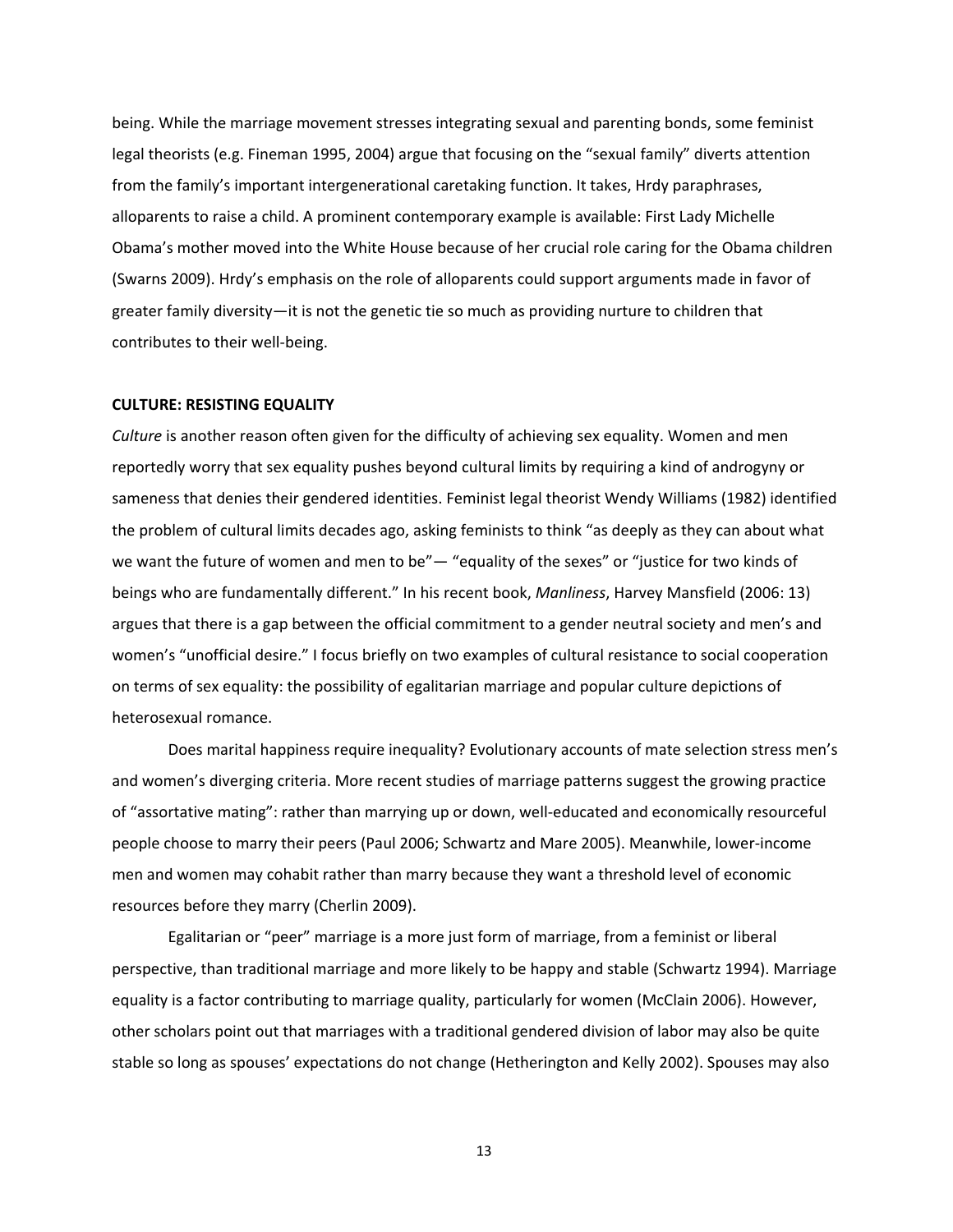accept an unequal division of labor even if they think it is unfair (Brinig and Nock 2002). Thus, considerable disagreement exists about whether social cooperation best takes place on terms of equality or inequality.

This debate over the desirability of egalitarian marriage surfaced recently when New York's governor Elliot Spitzer resigned after disclosure that he was a customer of a high‐priced prostitution service. Spitzer apologized for his "failings" and spoke of the need to heal himself and his family as his wife, Silda Wall Spitzer, stood by his side. The image of Spitzer's wife by his side during this scandal was in stark contrast to a photo of the two of them that previously appeared on the cover of the magazine, *02138:* "Power Couples: See What Happens When Harvard Meets Harvard" (McCormack et al. 2007). Love between equals can work, and even be fun and sexy, the story and accompanying photos seemed to announce.

After the scandal, a model for happy marriage different from that of the power couple was offered by conservative self‐help author, Dr. Laura Schlessinger. Stunning her host on the *Today* show, Schlesinger laid the problem of men's cheating at the door of any wife who failed to make her husband feel "like a man...like a success...like her hero," so that he was "very susceptible to the charm of some other woman." Schlessinger holds women "accountable" for not giving "perfectly good men" the love, kindness, respect, and attention they need, charging that "these days, women don't spend a lot of time thinking about how they can give their men what they need..." (Armstrong 2008).<sup>4</sup> In Silda Wall Spitzer's case, this diagnosis seems particularly inapt, given that she put her own career aside to help her husband in his. But it does suggest cultural resistance to equality. Dr. Laura is a provocateur and her comments drew criticism; however, she is also a popular author. Her book, *The Proper Care and Feeding of Husbands* (2004: 3), indicts the women's movement as a "core destructive influence" and advises wives to treat their husbands with respect, reinforce them as head of the household, and celebrate difference. Admiration and deference will yield a wife more power and happiness than direct challenge. Mansfield (2006: 18) also speaks about admiration—"look[ing] up to someone in control"—as a proper response to manliness.

In this view, equality is a turn‐off. Inequality is sexy. In the wake of recent infidelity scandals involving prominent politicians, some commentators look to evolutionary science's hypothesis that men's "philandering increases their reproductive success" (Porter 2009). The Spitzer scandal also played

 $4$  Readers may view the show at www.msnbc.msn.com/id./235752221/.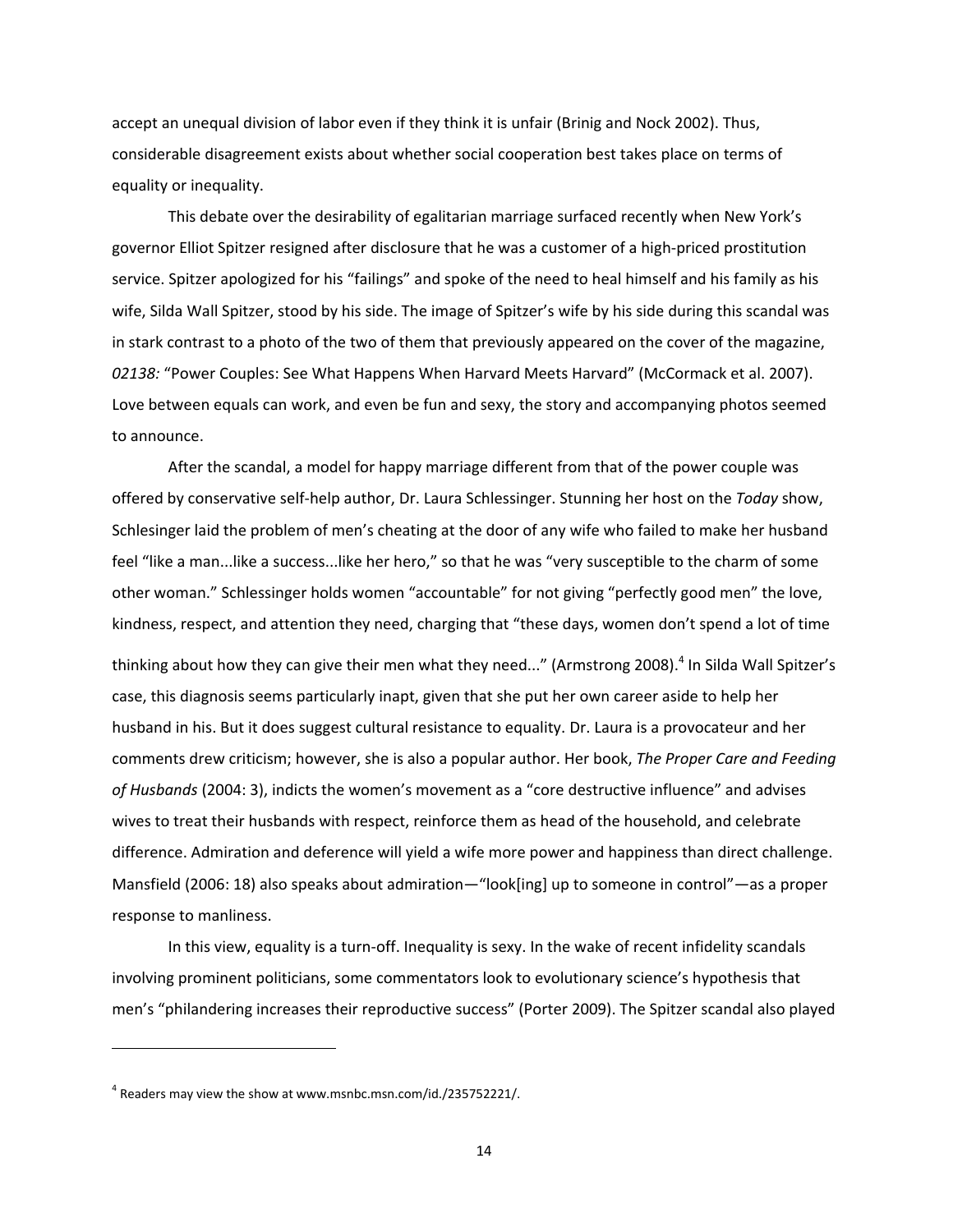as a story of marital failure and a cautionary tale to wives about how to keep their marriages sexy and their men from straying. However, resistance of this diagnosis may be evident from many women finding "a catharsis" in First Lady Jenny Sanford's "hard hitting" public statements about Governor Mark Sanford's confessed infidelity—and her absence from his press conference (Kaufman 2009).

Another illustration of cultural limits concerning egalitarian marriage is the continuing issue of work–family conflict and the division of labor in the home. Laws and policies have moved us closer to a world where mothers and fathers have equal rights and responsibilities, as a legal matter, for their children and where, as a matter of social norms, women work outside the home and men play an active role in nurturing children. But the division of labor in families remains a flashpoint, as is evident from the news stories every several months about the so‐called "opt‐out revolution" where highly educated women are choosing to stay home rather than pursue professional success. All three generations of feminist legal theorists represented in this volume have devoted attention to these issues about care, work, and family; my focus is on what the debate suggests about cultural limits.

One cultural limit is that while workplaces have come a long way toward recognizing that workers may have caretaking responsibilities, cultural perceptions of male workers still differ from those of female workers. Many men aspire to a more flexible balance between family life and work but may rationally perceive that they will pay a higher cost in terms of seeming committed to the job if they take advantage of employment policies designed to help parents (Jacobs and Gerson 2004).

Part of the unfinished business of feminism is that men's lives have changed to a lesser degree than women's. Some feminist theorists argue that instead of pushing the state for more public policy, wives and mothers should direct their energy toward persuading men to change (Hirschmann 2008). Legal feminist Mary Anne Case (2001) argues for directing effort toward a redistribution of responsibility from women to men rather than to employers or the state. Certainly, government is not the only relevant actor when it comes to advancing sex equality. Thus, political theorist Nancy Hirschmann (2008) raises a useful question: how can men be persuaded to change and how can women be persuaded to insist on that change? This is a basic premise of "how to" books such as Joshua Coleman's *The Lazy Husband: How to Get Men to Do More Parenting and Housework* (2005). While Dr. Laura's book promises marital happiness by accepting role differentiation and resisting feminist ideology, Coleman's book promises to save marriages and increase marital happiness by *increasing* equality.

Mansfield proposes a different cultural limit: manliness. Manly men have a disdain for women's work, including housework. "Manliness prevents men from giving equal honor to women: this is the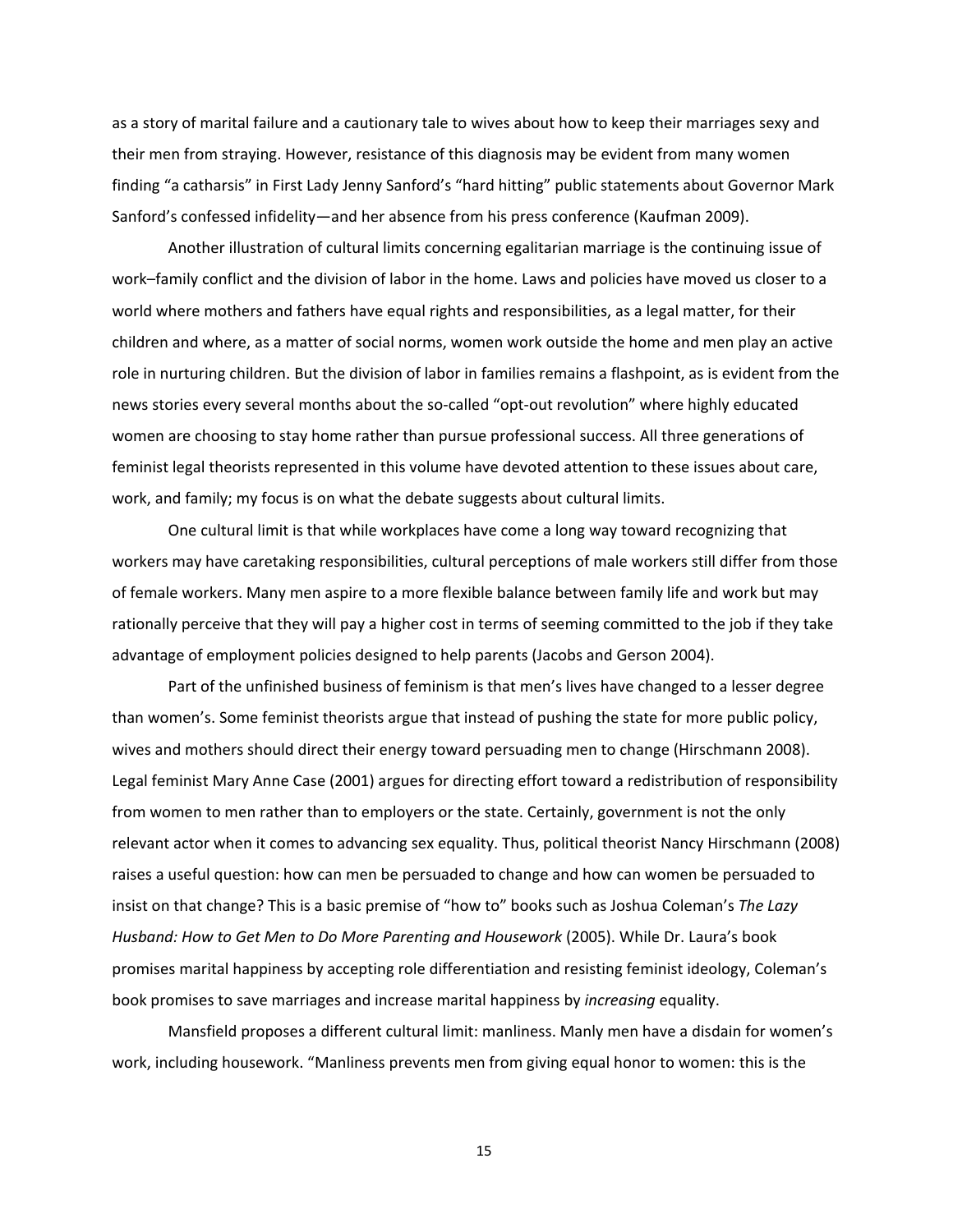issue behind inequality in housework" (2006: 9, 13). If this is the case, then it suggests limits to feminist social engineering. On the other hand, alternative models of men's relationship to the home and to family life may suggest greater success of the feminist project. The marriage movement itself attributes women's discontent with the household division of labor as a reason why young women are less optimistic than young men about having a happy marriage and why women today are more willing to exit marriages (Popenoe and Whitehead 1999). While some marriage proponents argue that a "cultural script" of a gendered division of labor in the home is better than "endless negotiation" over roles, others support "equal rights and responsibilities" in and outside of the home (McClain 2006: 142–51).

Equality is important to marriage quality and to addressing work–life conflict. After the death of Betty Friedan, some commentators asked if feminism was a failure because women were choosing to stay home rather than juggle career and family. One response was that women were making a *choice,* and wasn't feminism, after all, about women being able to make choices? No, said feminist scholar Linda Hirshman (2005, 2006), arguing that women who were opting out were in fact making bad choices not to be celebrated as a feminist triumph. This debate about feminism's goals suggests one complication in theorizing and achieving equality. Friedan's emphasis on women getting out of the home and having careers, while paid household workers took up the slack, risked devaluing the importance of family and home life and suggested only one model of a good life to which women should aspire. However, when feminists assess the issue of choice, issues like how cultural expectations for boys and girls shape their life prospects, whether social institutions make it equally possible for women and men to pursue certain life plans, and whether problems of unequal bargaining power constrain the exercise of choice are appropriate concerns.

Popular culture offers examples of cultural resistance to sex equality even as it suggests progress toward equality. Popular books and films seem to ask, what if women don't want to have it all? What if an equilibrium between the sexes is disturbed by sex equality? What if women and men find sex inequality easier and sexier than equality?

Consider the contrast between the 2004 and 1975 films, *The Stepford Wives*, based on the best‐ selling novel by Ira Levin. The 1975 film, a cult classic, chronicled the marital tension arising from a suburban housewife's fledgling steps toward liberation in a photography career. Portrayed by Katherine Ross, she wonders why all the other wives in Stepford focus so blissfully and robotically on homemaking and pleasing their husbands sexually. She bonds with another wife who has dabbled with consciousness raising and "women's lib," but they cannot interest the other wives in questioning their lives. She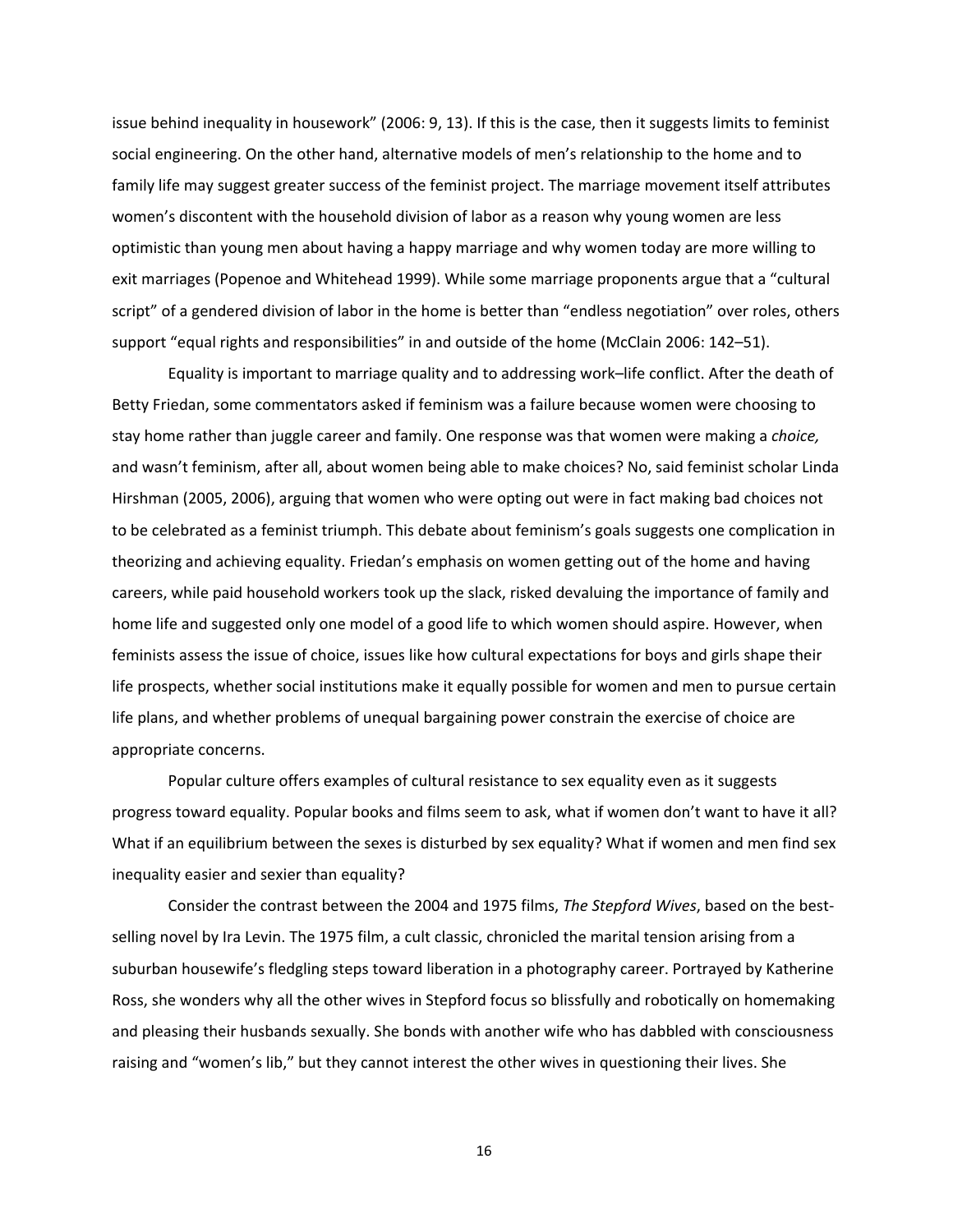discovers the formula for marital happiness after her friend is inexplicably transformed and just before she meets her own fate: the men's club to which the husbands belong kills the wives and replaces them with robots.

In the 2004 remake, the world is different. Women have formal equality of opportunity and are such superachievers that their husbands feel threatened. Replacing them with robots restores the gender equilibrium. The protagonist wife (Nicole Kidman) is a ruthless entertainment executive, whose proposed reality television show is a battle of the sexes show, with the premise that anything men can do, women can do better. She loses her job when a humiliated husband kills his wife and tries to assassinate her. She and her husband (Matthew Broderick) relocate to a new community where average‐looking husbands have pleasant, compliant wives wearing floral dresses. Broderick is on the verge of replacing his wife with a robot because, as he puts it, she is superior to him in every way. By contrast to the original film, he cannot go through with it because, as Kidman tells him pleadingly, a robot can't say, "I love you," and mean it.

In merely three decades, the battle of the sexes has shifted from husbands made uneasy by women bristling at the constraints of the housewifely role to husbands who feel inadequate in the face of their wives' success. In each case, an equilibrium is upset by changes in gender relations. But a strange plot twist in the remake complicates the question of cultural resistance: the mastermind behind the robot scheme is a *wife* who killed her husband and replaced him with a robot when, hurt by his marital betrayal, she sought to return to a simpler, more beautiful time.

My second cultural example is Helen Fielding's wildly popular book, *Bridget Jones's Diary*, a forerunner of the "chick lit" genre. Fielding modeled her book on Jane Austen's *Pride and Prejudice*. Though separated by nearly two centuries, these books share a common theme: how does a young woman laboring under gender‐based constraints negotiate the path to a happy marriage, or, at least to a successful heterosexual relationship?

Fielding's self‐conscious appropriation of Austen and the frequent description of *Bridget Jones's Diary* as "post‐feminist" invite feminist inquiry into how the cultural scripts of these books differ. One trajectory is from *Pride and Prejudice's* heroine, Elizabeth Bennett, an intelligent, astute critic of social conventions, to Bridget Jones, a zany diarist of and participant‐observer in such conventions. A second is from the wealthy, enigmatic, and proud gentleman, Mr. Darcy to the wealthy, stiff, eminent human rights lawyer Mark Darcy.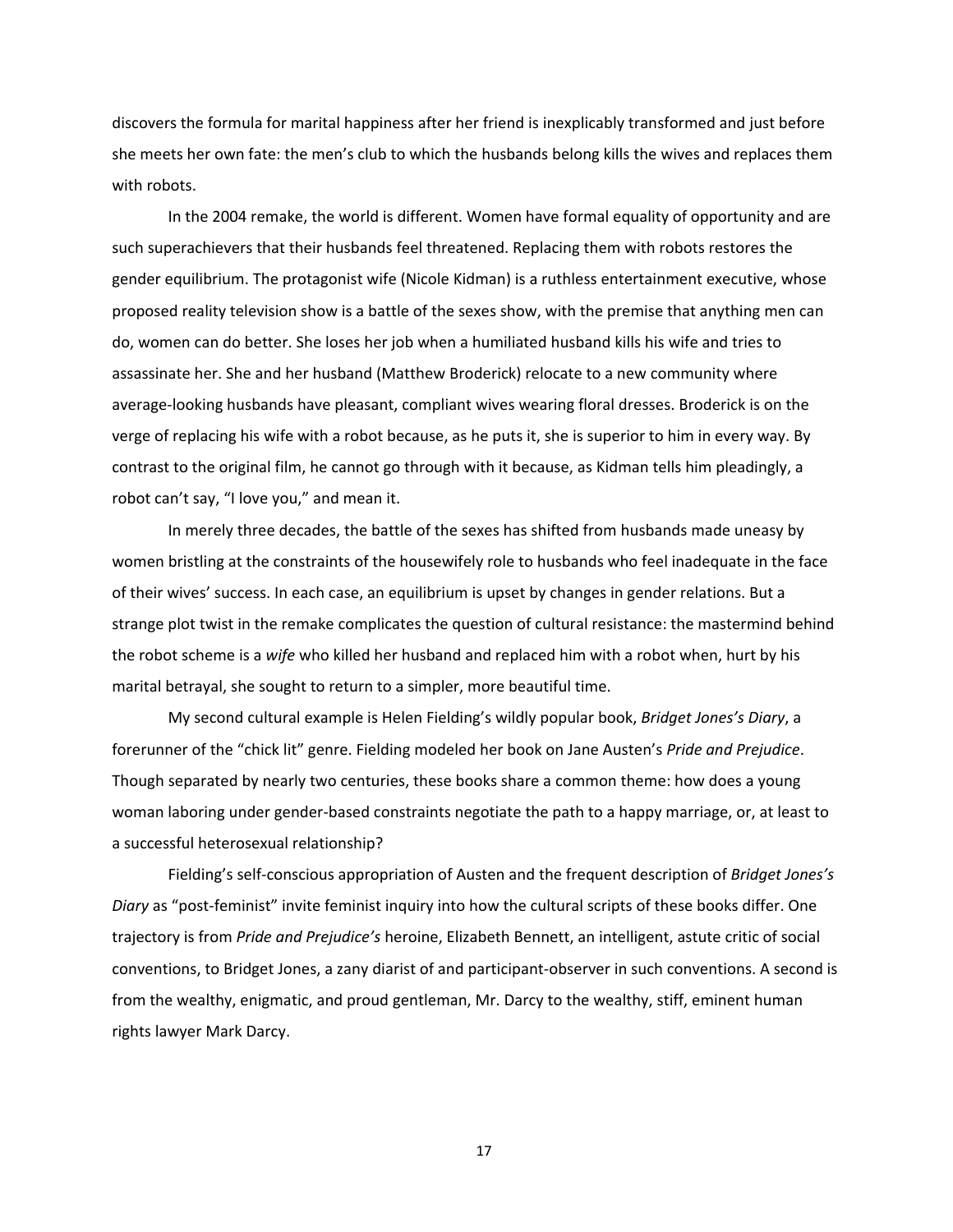As an Austen fan, I find the trajectory from Elizabeth to Bridget distressing. In interviews, Fielding has said that her novel is ironic. Bridget Jones is "really about trying too hard, trying to be too perfect"—to have it all; it's okay to be like Bridget, "normal" and "fun" (Penguin.com 2009). Perhaps. But another reading may be that sex equality is a bore, and sex inequality is more fun and sexier. Bridget seems too flawed to end up with the exemplary Mark Darcy. Awash in self-help books, cataloging daily her excessive intake of alcohol and cigarettes, Bridget makes foolish choice after foolish choice. She seems a much‐diminished Elizabeth Bennett. In *Pride and Prejudice,* Mr. Darcy can't help his attraction to Elizabeth despite her class standing and embarrassing family; her criticism of him ultimately humbles him enough to reform his pride better to reveal his basic good character. By contrast, Bridget embarrasses herself and seems to be the only one in need of reform, even as her hapless quest for self‐ improvement amuses readers and film viewers.

The book inspired a popular film that further heightens the distance between Bridget and Mark by contrasting her ineptitude and inappropriateness with that of his law partner and apparent girlfriend, Natasha, his equal in education, professional achievement, and height. But Mark does not want his equal, who summons him by snapping her fingers. He wants antic, inept, and sexy Bridget, who wears a Playboy bunny costume to a costume party, accidentally shows her "bum" on television, and is a terrible public speaker. Why is Mark attracted? Bridget seems to be Mark's reward for his moral rectitude, a burst of color and chaos enlivening his steady path toward greater success. He loves Bridget, just as she is.

Trying to put a positive spin on Bridget, a feminist might argue that in *Pride and Prejudice*, women and their families pay a high price in terms of social reputation and marriageability for choosing the wrong man. Lydia, Elizabeth's flirtatious younger sister, runs off with Wickham, a scoundrel to whom Elizabeth was initially attracted, and the Bennett family avoids ruin only when Mr. Darcy forces Wickham to marry Lydia. Bridget Jones, by contrast, fuses Elizabeth and Lydia: she gets to fall for and have sex with Mr. Wrong and still end up with Mr. Right. Even Bridget's mother is allowed temporarily—to leave her husband for the wrong man and still end up all right. In both books, the hero rescues the heroine and her family, suggesting some men's superior competence and power in getting things done in the world.

Lighten up, some might say; can't feminists take a joke? Sure, but is there a take-home message about not looking for love on terms of equality?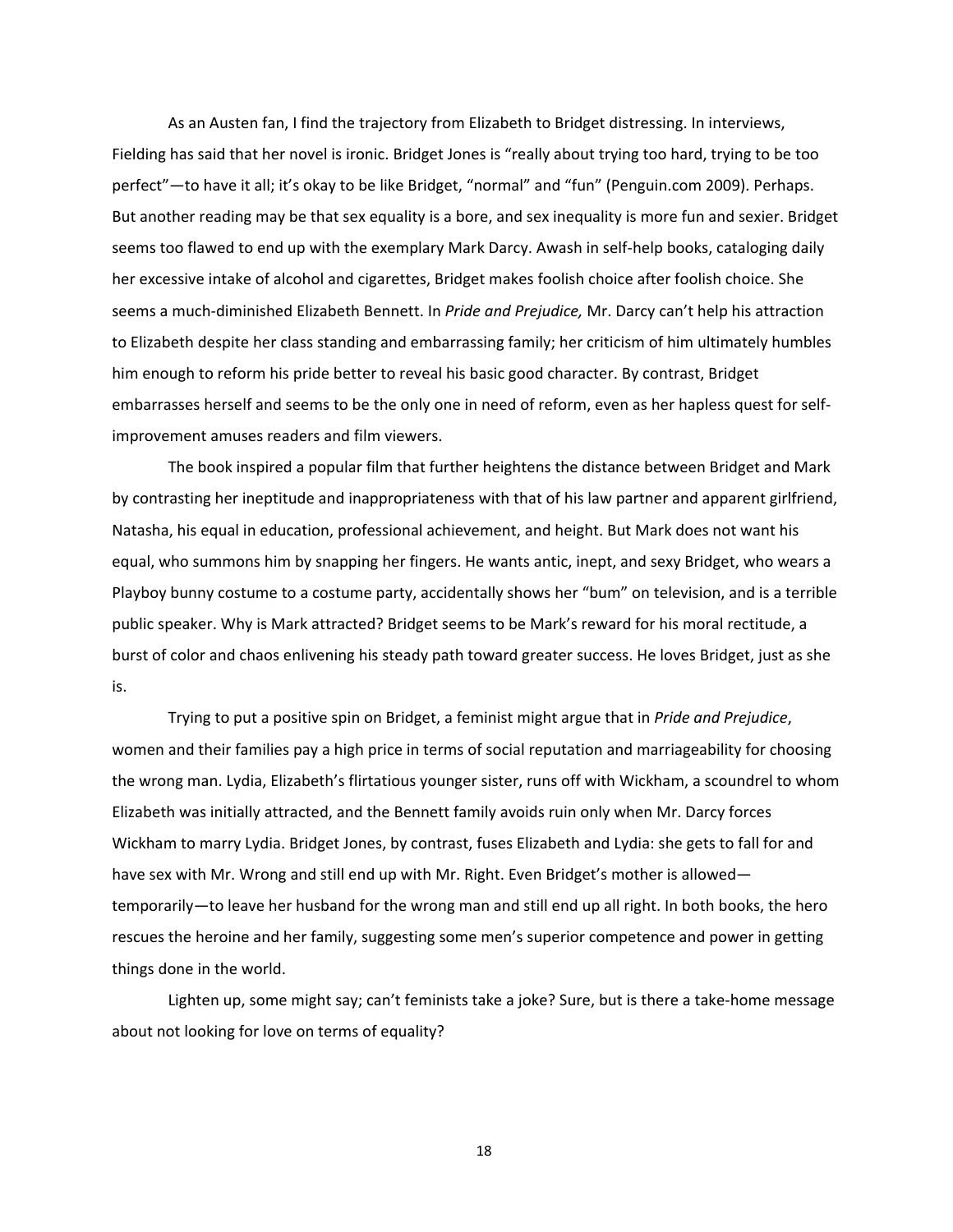#### **CONCLUSION**

Responding to assertions that "natural" differences or cultural imperatives limit the possibility of equality or necessitate particular institutional forms for the family requires that feminist theorists generate and contribute to well-informed visions of the interplay of nature and culture. We should ask what sorts of social cooperation are possible and valuable in the areas of sexuality, reproduction, and parenting. Appeals to "bridging the gender divide" in ordering human society invite feminist counter‐ narratives. As such narratives theorize on the proper role of social engineering and institutions, our feminist commitment to substantive equality should remain a guiding ideal.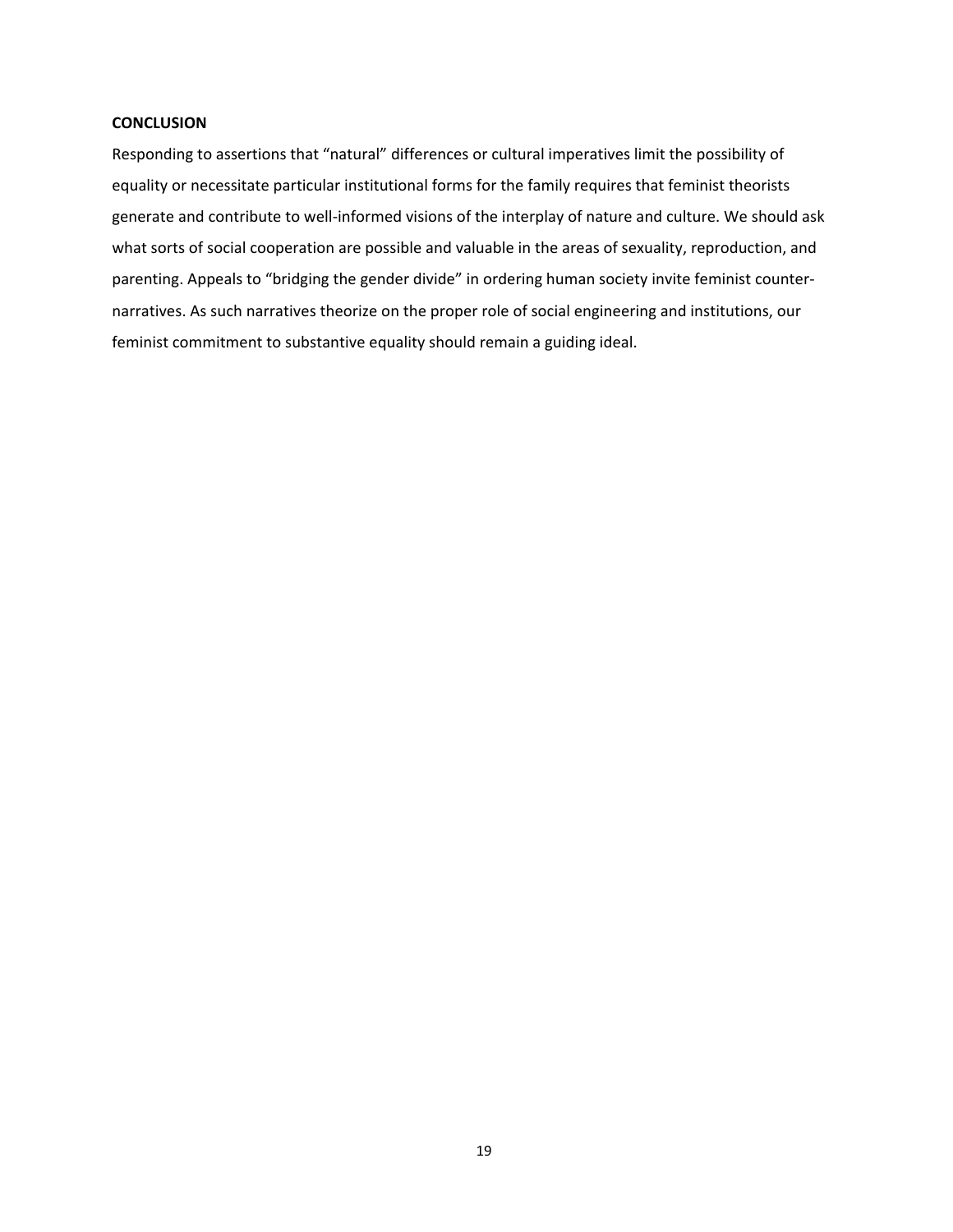#### **Chapter References**

Armstrong, Jenice. (March 20, 2008) "The Sleaze‐fest Continues." *Philadelphia Daily News*. 35

Bartlett, Katharine T. (1990). Feminist Legal Methods. *Harvard Law Review* 103: 829 ‐ 888.

Batten, Mary. (1994) *Sexual Strategies: How Females Choose Their Mates.* New York: Jeremy P. Tarcher/Putnam Book.

Blankenhorn, David. (2007) *The Future of Marriage.* New York: Encounter Books.

Brinig, Margaret and Steven Nock. (2002). "Weak Men and Disorderly Women: Divorce and the Division of Labor," in Antony W. Dnes and Robert Rowthorn, eds. *The Law and Economics of Marriage and Divorce*. New York: Cambridge University Press.

Brizendine, Louann. (2006). *The Female Brain.* New York: Morgan Road Books.

Brooks, David. (September 17, 2006). "Is Chemistry Destiny?" *New York Times.* Section 4:14.

- Browning, Don S. et al. (2000). *From Culture Wars to Common Ground.* Louisville, KY: Westminster John Knox Press, 2<sup>nd</sup> edition.
- Browning, Don S. (2007). "Linda McClain's *The Place of Families* and Contemporary Family Law: A Critique from Critical Familism." *Emory Law Journal* 56:1383‐1405.

Buss, David M. (1994). *The Evolution of Desire: Strategies of Human Mating.* New York: Basic Books.

- Case, Mary Anne. (2009) "Feminist Fundamentalism and Constitutional Citizenship." in Linda C. McClain and Joanna L. Grossman, eds., *Gender Equality: Dimensions of Women's Equal Citizenship.* Cambridge and NY: Cambridge University Press.
- Case, Mary Anne. (2001). "How High the Apple Pie? A Few Troubling Questions about Where, Why, and How the Burden of Care for Children Should be Shifted. *Chicago‐Kent Law Review* 76:1753‐ 1786.
- Cherlin, Andrew J. (2009) *The Marriage‐Go‐Round: The State of Marriage and the Family in America Today.* New York: Random House.
- Coalition for Marriage et al. (2000). "The Marriage Movement: A Statement of Principles, http://www.americanvalues.org/pdfs/marriagemovement.pdf
- Coleman, Joshua. (2005). *The Lazy Husband: How To Get Men to Do More Parenting and Housework.* New York: St. Martin's Press.
- Falk, Dean. (1997) "Brain Evolution in Females: An Answer to Mr. Lovejoy." Lori D. Hager, ed., *Women in Human Evolution.* London and New York: Routledge.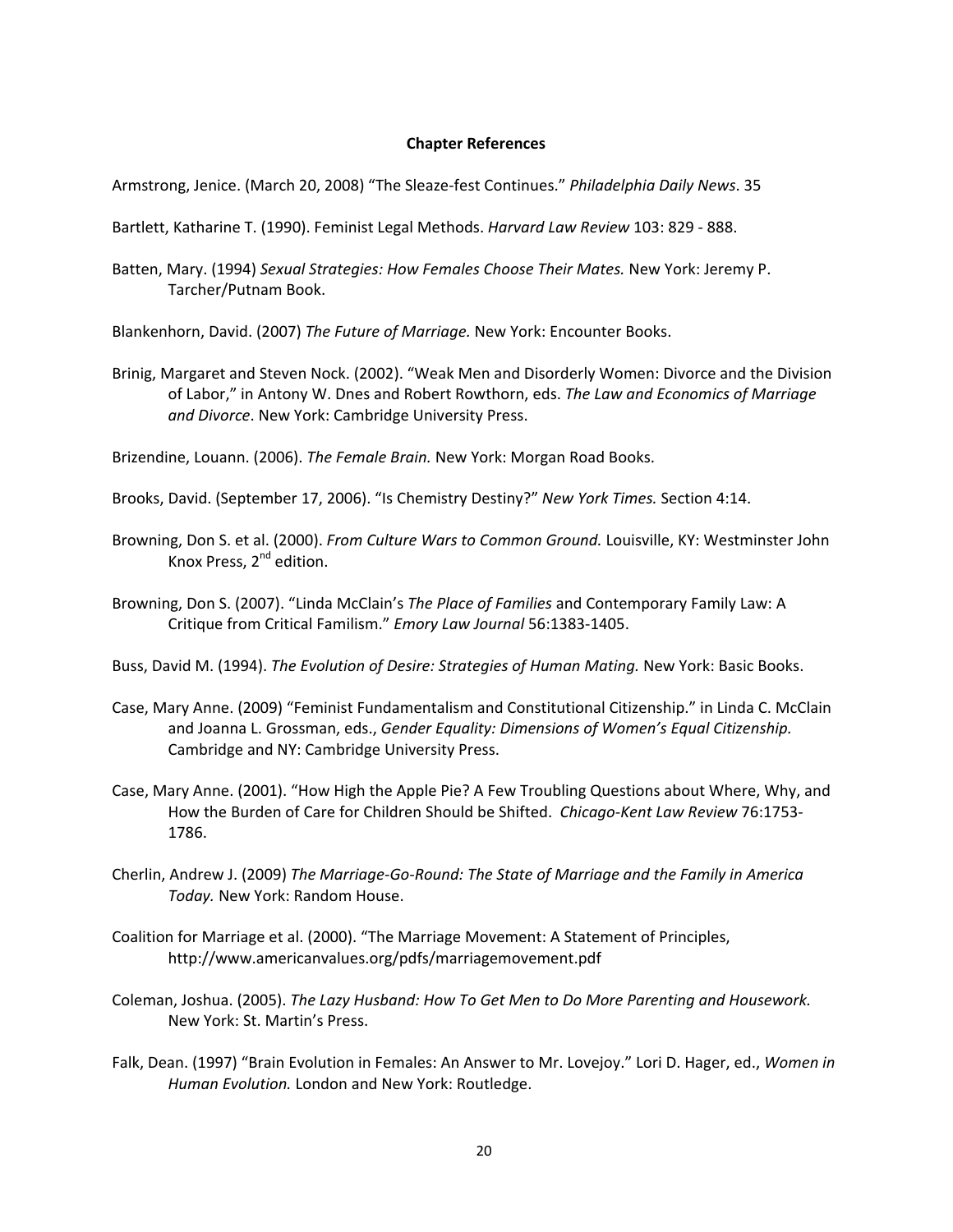Fedigan, Linda Marie. (1997) "Is Primatology a Feminist Science?" Lori D. Hager, ed., *Women in Human Evolution.* London and New York: Routledge.

Fielding, Helen. (1996) *Bridget Jones's Diary*. New York: Viking.

Fineman, Martha Albertson. (2009) "Equality: Still Illusive After All These Years." in Linda C. McClain and Joanna L. Grossman, eds., *Gender Equality: Dimensions of Women's Equal Citizenship*. Cambridge and NY: Cambridge University Press.

Fineman, Martha Albertson. (2004) *The Autonomy Myth: A Theory of Dependency.* New York: New Press.

- Fineman, Martha Albertson. (1995) *The Neutered Mother, the Sexual Family, and Other Twentieth Century Tragedies.* NY: Routledge.
- Fineman, Martha Albertson. (2001) "Why Marriage?," *Virginia Journal of Social Policy and the Law* 9:239.
- Gilligan, Carol et al., ed. (1990) *Making Connections: The Relational Wolrds of Adolescent Girls at Emma Willard School.* Cambridge, Mass: Harvard University Press.
- Goodridge v. Department of Public Health. (2003) 798 N.E.2d 941 (Mass.).
- Hager, Lori D., ed. (1997). *Women in Human Evolution.* London and New York: Routledge.
- Hernandez v. Robles. (2006) 855 N.E.2d 1 (N.Y.)
- Hetherington, E. Mavis and John Kelly. (2002). *For Better or for Worse: Divorce Reconsidered*. New York: W.W. Norton.
- Hirschmann, Nancy. (2008). "Wed to the Problem? The Place of Men and State in Families." *The Good Society* 17 (1): 52‐55.

Hirshman, Linda R. (2006). Get to Work: A Manifesto for Women of the World. New York: Viking.

- Hirshman, Linda. (December 2005). "Homeward Bound." *The American Prospect* 16 (12):20‐26.
- Hrdy, Sarah Blaffer. (2009). *Mothers and Others: The Evolutionary Origins of Mutual Understanding*. Cambridge, MA and London: Belknap Press of Harvard University.

Hyde, Janet Shibley. (2005). "The Gender Similarities Hypothesis." *American Psychologist* 60 (6):581‐592.

- Institute for American Values et al. (2006) *Marriage and the Law: A Statement of Principles*. New York: Institute for American Values.
- Jacobs, Jerry A. and Kathleen Gerson. (2004) *The Time Divide: Work, Family, and Gender Inequality.* Cambridge, Mass: Harvard University Press.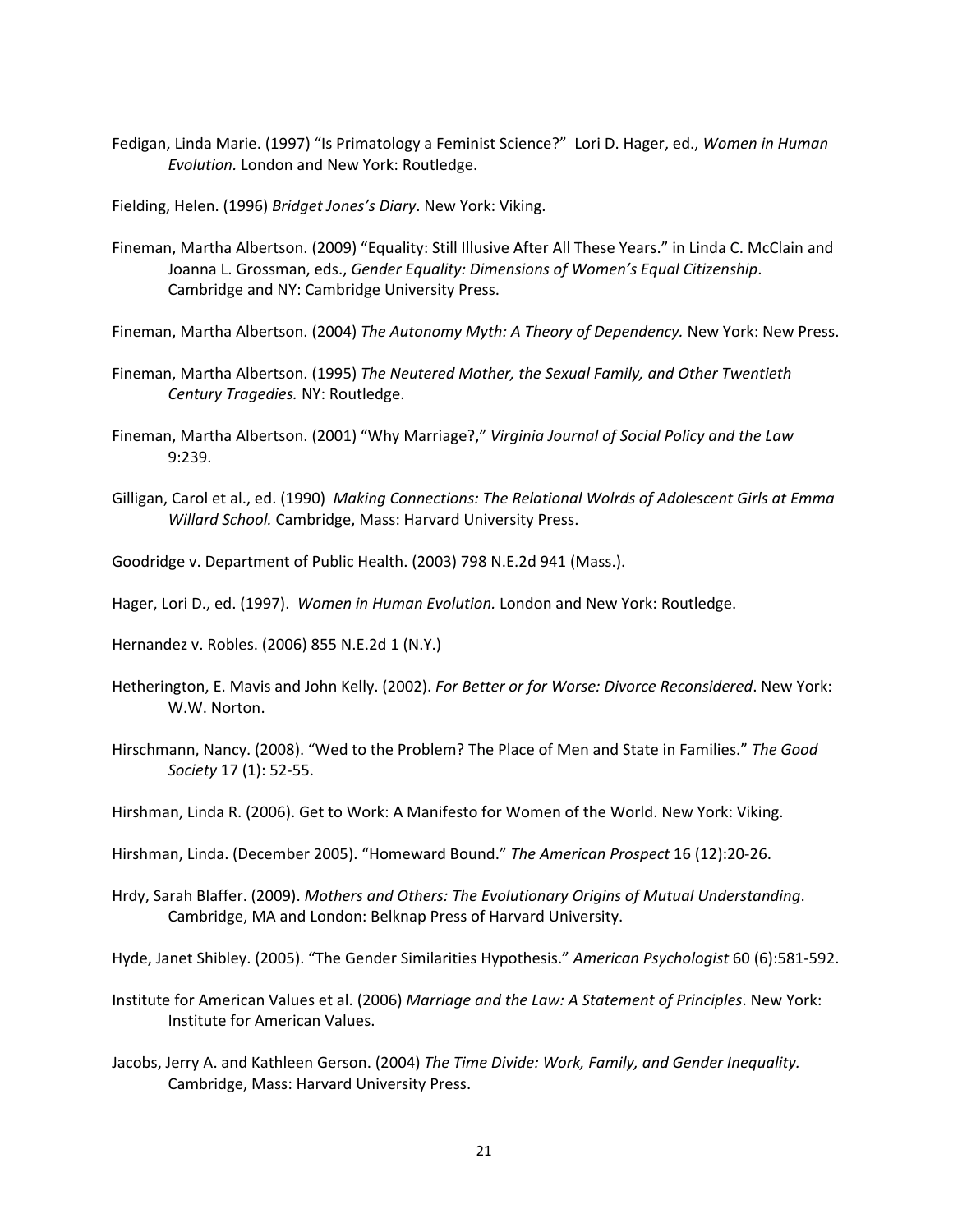Kaufman, Leslie. (June 27, 2009) "Political Wife's Hard Line Strikes Chord." *New York Times: A12*

Kerrigan v. Commissioner of Public Health. (2008) 957 A.2d 407 (Connecticut).

Lewis v. Harris. (2005) 875 A.2d 259 (N.J. App. Div.)

- Lewis v. Harris. (2006) 908 A.2d 196. (N.J.)
- Liberman, Mark. (2006). "Neuroscience in the Service of Sexual Stereotypes." *Language Log.* http://158.130.17.5/~myl/languagelog/archives/003419.html

Littleton, Christine A. (1987). "Reconstructing Legal Equality." *California Law Review* 75: 1279‐1337.

Mansfield, Harvey C. (2006). *Manliness.* New Haven, CT and London: Yale University Press.

- McClain, Linda C. (2009). "Child, Family, State, and Gender Equality in Religious Stances and Human Rights Instruments: A Preliminary Comparison." Martha Albertson Fineman and Karen Worthington, ed., *What's Right for Children? The Competing Paradigms of Religion and Human Rights*. Farnham, England: Ashgate Publishing Ltd..
- McClain, Linda C. and Joanna L. Grossman. (2009). *Gender Equality: Dimensions of Women's Equal Citizenship*. Cambridge and New York: Cambridge University Press.
- McClain, Linda C. (2007). "Love, Marriage, and the Baby Carriage: Revisiting the Channelling Function of Family Law." *Cardozo Law Review* 28:2133‐2183.
- McClain, Linda C. (2006). *The Place of Families: Fostering Capacity, Equality, and Responsibility*. Cambridge, MA and London: Harvard University Press.
- McCormack, Lindsey et al. (2007). "Power Couples: See What Happens When Harvard Meets Harvard." *02138,* Winter 2007: 62‐78.
- Mississippi University for Women v. Hogan (1982). 458 U.S. 718.
- Paul, Annie Murphy. (November 19, 2006) "The Real Marriage Penalty." *New York Times* (Magazine, Section 6:22).
- Penguin.Com (2009). "Book Clubs/Reading Guides: Bridget Jones's Diary/Helen Fielding." http://us.penguingroup.com/static/rguides/us/bridget\_joness‐diary.html
- Popenoe, David. (May 22, 2001). "Testimony of David Popenoe." Hearing on Welfare and Marriage, House Ways and Means Committee.

Popenoe, David and Barbara Dafoe Whitehead. (1999). "The State of Our Unions." http://www.marriage.rutgers.edu